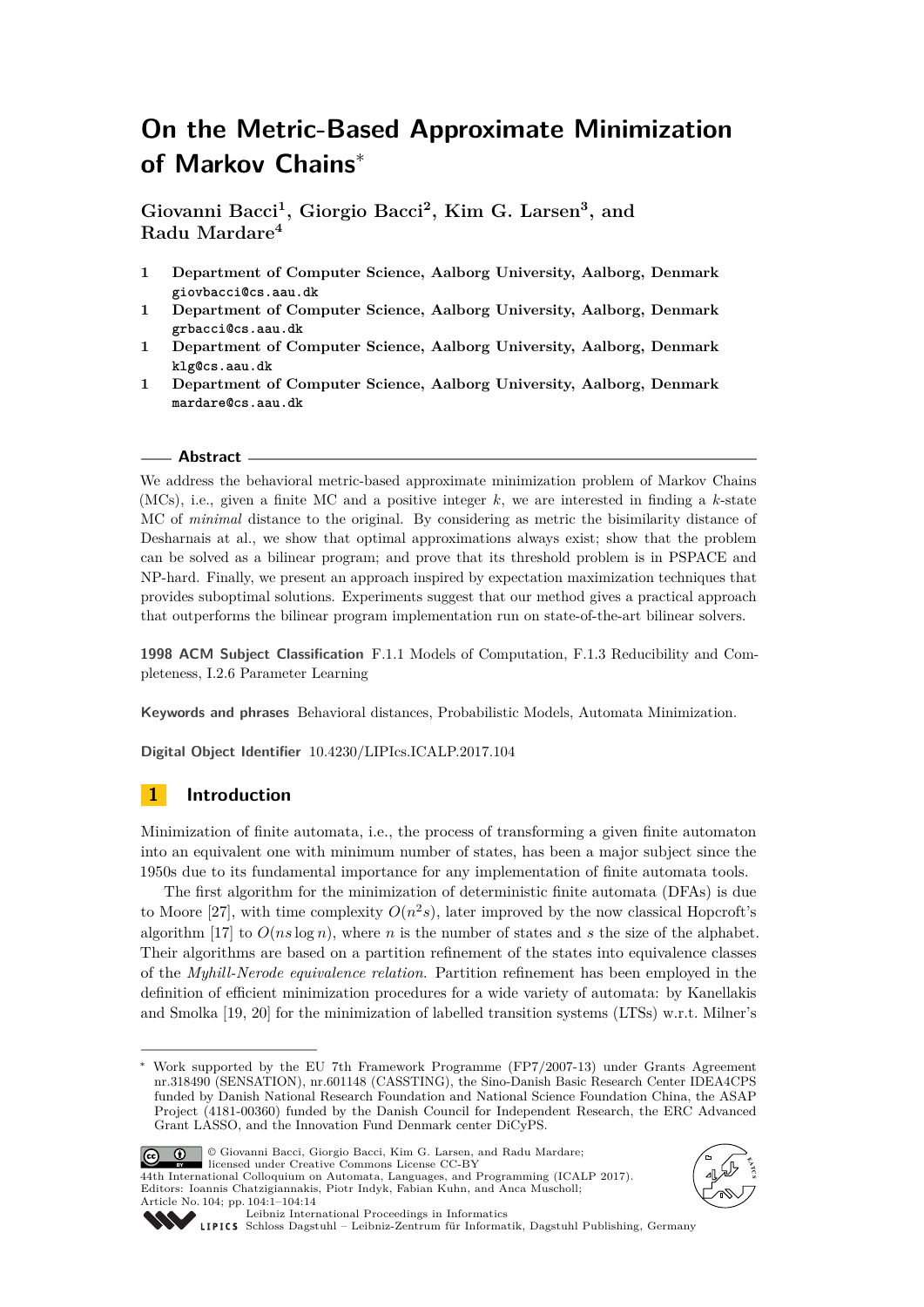#### **104:2 On the Metric-Based Approximate Minimization of Markov Chains**

strong bisimulation [\[26\]](#page-13-5); by Baier [\[4\]](#page-12-0) for the reduction of Markov Chains (MCs) w.r.t. Larsen and Skou's probabilistic bisimulation [\[23\]](#page-13-6); by Alur et al. [\[2\]](#page-12-1) and by Yannakakis and Lee [\[30\]](#page-13-7), respectively, for the minimization of timed transition systems and timed-automata. This technique was used also in parallel and distributed implementations of the above algorithms [\[31,](#page-13-8) [8\]](#page-12-2), and in the online reachability analysis of transition systems [\[24\]](#page-13-9).

In [\[18\]](#page-13-10), Jou and Smolka observed that for reasoning about the behavior of probabilistic systems (and more in general, all type of quantitative systems), rather than equivalences, a notion of distance is more reasonable in practice, since it permits "*a shift in attention from equivalent processes to probabilistically similar processes*". This observation motivated the development of metric-based semantics for quantitative systems, that consists in proposing 1-bounded pseudometrics capturing the similarities of the behaviors in the presence of small variations of the quantitative data. These pseudometrics generalize behavioral equivalences in the sense that, two processes are at distance 0 iff they are equivalent, and at distance 1 if no significant similarities can be observed between them.

The first proposal of a behavioral pseudometric is due to Desharnais et al. [\[12\]](#page-12-3) on labelled MCs, a.k.a. *probabilistic bisimilarity distance*, with the property that two MCs are at distance 0 iff they are probabilistic bisimilar. Its definition is parametric on a discount factor  $\lambda \in (0, 1]$ that controls the significance of the future steps in the measurement. This pseudometric has been greatly studied by van Breugel and Worrell [\[28,](#page-13-11) [29,](#page-13-12) [10\]](#page-12-4) who noticed, among other notable results, its relation with the Kantorovich distance on probability distributions and provided a polynomial-time algorithm for its computation.

The introduction of metric-based semantics motivated the interest in the approximate minimization of quantitative systems. The goal of approximate minimization is to start from a minimal automaton and produce a smaller automaton that is close to the given one in a certain sense. The desired size of the approximating automaton is given as input. Inspired by the aggregation of equivalent states typical of partition refinement techniques, in [\[15\]](#page-12-5), the approximate minimization problem has been approached by aggregating states having relative smaller distance. An example of this approach on MCs using the  $\lambda$ -bisimilarity distance of Desharnais et al. is shown below.



Let  $\mathcal M$  be the MC on the left and assume we want to approximate it by an MC with at most 5 states. Since  $m_1, m_2$  are the only two states at distance less than 1, the most natural choice for an aggregation shall collapse (via convex combination) *m*<sup>1</sup> and *m*2, obtaining the MC in the middle, which has distance  $\frac{4}{9}(\frac{\lambda^2}{2-1})$  $\frac{\lambda^2}{2-\lambda}$ ) from M. However, the approximate aggregation of states does not necessarily yield the closest optimal solution. Indeed, the MC on the right is a closer approximant of  $\mathcal{M}$ , at distance  $\frac{1}{6}(\frac{\lambda^2}{2-1})$  $\frac{\lambda^2}{2-\lambda}$ ) from it.

In this paper we address the issue of finding *optimal* solutions to the approximate minimization problem. Specifically we aim to answer to the following problem, left open in [\[15\]](#page-12-5): "*given a finite MC and a positive integer k, what is its 'best' k-state approximant? Here by 'best' we mean a k-state MC at minimal distance to the original*". We refer to this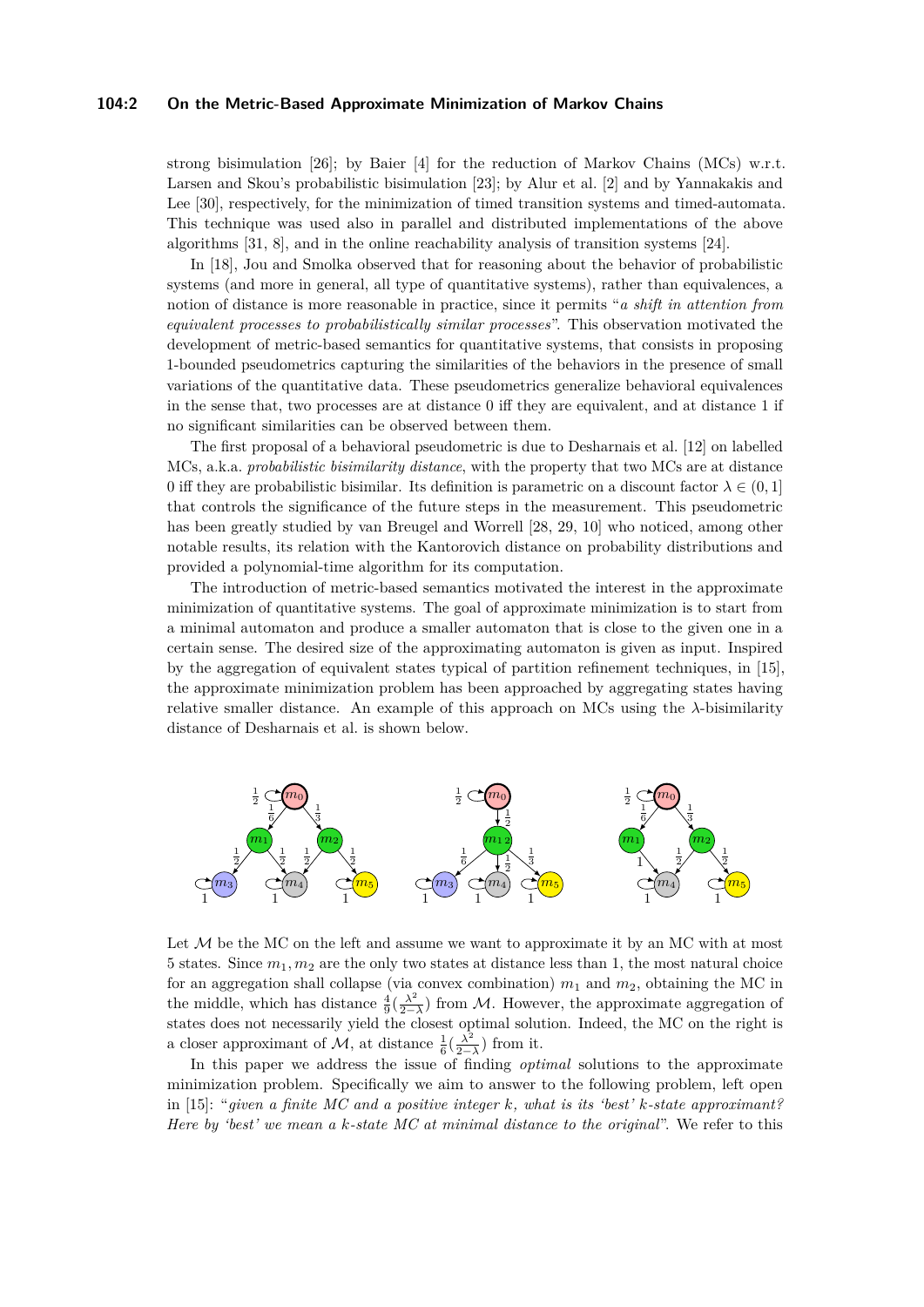problem as *Closest Bounded Approximant* (CBA) and we present the following results related to it.

- **1.** We characterize CBA as a bilinear optimization problem, proving the existence of *optimal* solutions. As a consequence of this result, approximations of optimal solutions can be obtained by checking the feasibility of bilinear matrix inequalities (BMIs) [\[22,](#page-13-13) [21\]](#page-13-14).
- **2.** We provide upper- and lower-bound complexity results for the threshold problem of CBA, called *Bounded Approximant* problem (BA), that asks whether there exists a *k*-state approximant with distance from the original MC bounded by a given rational threshold. We show that BA is in PSPACE and NP-hard. As a corollary we obtain NP-hardness for CBA.
- **3.** We introduce the *Minimum Significant Approximant Bound* (MSAB) problem, that asks what is the minimum size *k* for an approximant to have some significant similarity to the original MC (i.e., at distance strictly less than 1). We show that this problem is NP-complete when one considers the undiscounted bisimilarity distance.
- **4.** Finally, we present an algorithm for finding suboptimal solutions of CBA that is inspired by Expectation Maximization (EM) techniques [\[25,](#page-13-15) [7\]](#page-12-6). Experiments suggest that our method gives a practical approach that outperforms the bilinear program implementation – state-of-the-art bilinear solvers [\[21\]](#page-13-14) fails to handle MCs with more than 5 states!

**Related Work.** In [\[16\]](#page-13-16), the approximate minimization of MCs is addressed via the notion of *quasi-lumpability*. An MC is quasi-lumpable if the given aggregations of the states can be turned into actual bisimulation-classes by a small perturbation of the transition probabilities. This approach differs from ours since there is no relation to a proper notion of behavioral distance (the approximation is w.r.t. the supremum norm of the difference of the stochastic matrices) and we do not consider any approximate aggregation of states. In [\[6\]](#page-12-7), Balle et al. consider the approximate minimization of weighted finite automata (WFAs). Their method is via a truncation of a canonical normal form for WFAs that they introduced for the SVD decomposition of infinite Hankel matrices. Both [\[16\]](#page-13-16) and [\[6\]](#page-12-7) do not consider the issue of finding the *closest* approximant, which is the main focus of this paper, instead they give upper bounds on the distance from the given model.

## **2 Markov Chains and Bisimilarity Pseudometric**

In this section we introduce the notation and recall the definitions of (discrete-time) *Markov chains* (MCs), *probabilistic bisimilarity* of Larsen and Skou [\[23\]](#page-13-6), and the *probabilistic bisimilarity pseudometric* of Desharnais et al. [\[13\]](#page-12-8).

For  $R \subseteq X \times X$  an equivalence relation,  $X/R$  denotes its quotient set and  $[x]_R$  denotes the *R*-equivalence class of  $x \in X$ .  $\mathcal{D}(X)$  denotes the set of discrete probability distributions on *X*, i.e., functions  $\mu: X \to [0,1]$ , s.t.  $\mu(X) = 1$ , where  $\mu(E) = \sum_{x \in E} \mu(x)$  for  $E \subseteq X$ .

In what follows we fix a countable set *L* of labels.

**Definition 1** (Markov Chain). A *Markov chain* is a tuple  $\mathcal{M} = (M, \tau, \ell)$  consisting of a finite nonempty *set of states M*, a *transition distribution function*  $\tau: M \to \mathcal{D}(M)$ , and a *labelling function*  $\ell : M \to L$ .

Intuitively, if M is in state *m* it moves to state *m'* with probability  $\tau(m)(m')$ . Labels represent atomic properties that hold in certain states. The set of labels of  $\mathcal M$  is denoted by  $L(\mathcal{M}) = \{ \ell(m) | m \in M \}.$  Hereafter, we use  $\mathcal{M} = (M, \tau, \ell)$  and  $\mathcal{N} = (N, \theta, \alpha)$  to range over MCs and we refer to their constituents implicitly.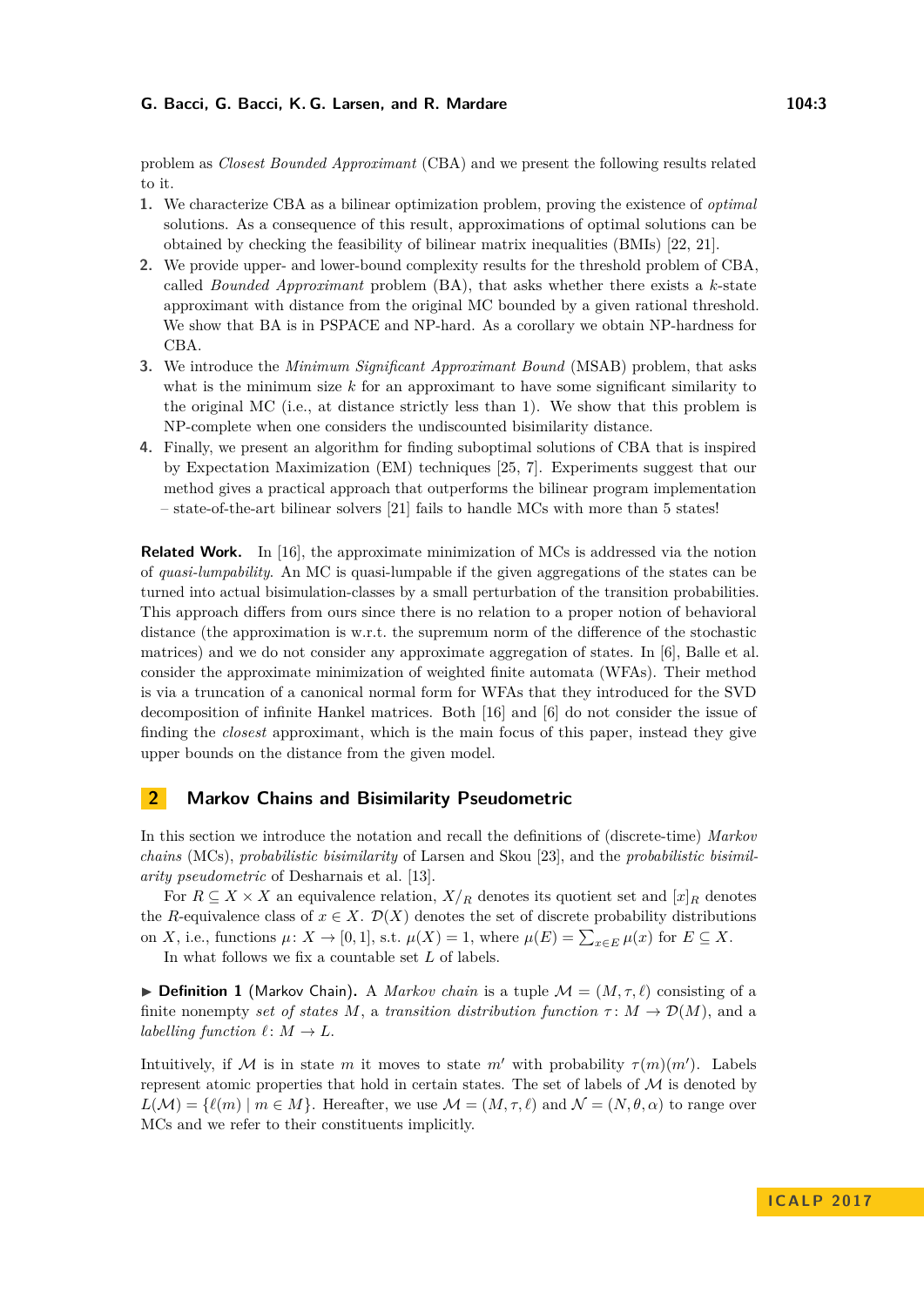**► Definition 2** (Probabilistic Bisimulation [\[23\]](#page-13-6)). An equivalence relation  $R \subseteq M \times M$  is a probabilistic bisimulation on  $M$  if whenever  $m R n$ , then

**1.**  $\ell(m) = \ell(n)$ , and

**2.** for all  $C \in M/R$ ,  $\tau(m)(C) = \tau(n)(C)$ .

Two states  $m, n \in M$  are *probabilistic bisimilar w.r.t.* M, written  $m \sim_M n$  if they are related by some probabilistic bisimulation on  $\mathcal{M}$ . In fact, probabilistic bisimilarity is the greatest probabilistic bisimulation.

Any bisimulation *R* on M induces a quotient construction, the *R-quotient of* M, denoted  $\mathcal{M}/_R = (M/_R, \tau/_{R}, \ell/_{R})$ , having *R*-equivalence classes as states, transition function  $\tau / R([m]_R)([n]_R) = \sum_{u \in [n]_R} \tau(m)(u)$ , and labelling function  $\ell / R([m]_R) = \ell(m)$ . An MC M is said *minimal* if it is isomorphic to its quotient w.r.t. probabilistic bisimilarity.

A 1-bounded *pseudometric* on *X* is a function  $d: X \times X \rightarrow [0,1]$  such that, for any  $x, y, z \in X$ ,  $d(x, x) = 0$ ,  $d(x, y) = d(y, x)$ , and  $d(x, y) + d(y, z) \ge d(x, z)$ . 1-bounded pseudometrics on *X* forms a complete lattice under the point-wise partial order  $d \sqsubseteq d'$  iff, for all  $x, y \in X$ ,  $d(x, y) \leq d'(x, y)$ .

A pseudometric is said to lift an equivalence relation if it enjoys the property that two points are at distance zero iff they are related by the equivalence. A lifting for the probabilistic bisimilarity is provided by the *bisimilarity distance* of Desharnais et al. [\[13\]](#page-12-8). Its definition is based on the *Kantorovich (pseudo)metric* on probability distributions over a finite set *X*, defined as  $\mathcal{K}(d)(\mu, \nu) = \min \{ \int d \, d\omega \mid \omega \in \Omega(\mu, \nu) \}$ , where *d* is a (pseudo)metric on *X* and  $\Omega(\mu, \nu)$  denotes the set of *couplings* for  $(\mu, \nu)$ , i.e., distributions  $\omega \in \mathcal{D}(X \times X)$  such that, for all  $E \subseteq X$ ,  $\omega(E \times X) = \mu(E)$  and  $\omega(X \times E) = \nu(E)$ .

 $\triangleright$  **Definition 3** (Bisimilarity Distance). Let  $\lambda \in (0,1]$ . The  $\lambda$ -discounted *bisimilarity pseudometric* on M, denoted by  $\delta_{\lambda}$ , is the least fixed-point of the following functional operator on 1-bounded pseudometrics over *M* (ordered point-wise)

$$
\Psi_{\lambda}(d)(m,n) = \begin{cases} 1 & \text{if } \ell(m) \neq \ell(n) \\ \lambda \cdot \mathcal{K}(d)(\tau(m), \tau(n)) & \text{otherwise.} \end{cases}
$$

The operator  $\Psi_{\lambda}$  is monotonic, hence, by Tarski fixed-point theorem,  $\delta_{\lambda}$  is well defined.

Intuitively, if two states have different labels *δ<sup>λ</sup>* considers them as "incomparable" (i.e., at distance 1), otherwise their distance is given by the Kantorovich distance w.r.t.  $\delta_{\lambda}$  between their transition distributions. The *discount factor*  $\lambda \in (0,1]$  controls the significance of the future steps in the measurement of the distance; if  $\lambda = 1$ , the distance is said *undiscounted*.

The distance  $\delta_{\lambda}$  has also a characterization based on the notion of coupling structure.

▶ **Definition 4** (Coupling Structure). A function  $C: M \times M \rightarrow \mathcal{D}(M \times M)$  is a *coupling structure* for M if for all  $m, n \in M$ ,  $\mathcal{C}(m, n) \in \Omega(\tau(m), \tau(n))$ .

Intuitively, a coupling structure can be thought of as an MC on the cartesian product  $M \times M$ , obtained as the probabilistic combination of two copies of M.

Given a coupling structure C for M and  $\lambda \in (0,1]$ , let  $\gamma_{\lambda}^{\mathcal{C}}$  be the least fixed-point of the following operator on [0, 1]-valued functions  $d: M \times M \rightarrow [0, 1]$  (ordered point-wise)

$$
\Gamma^{\mathcal{C}}_{\lambda}(d)(m,n) = \begin{cases} 1 & \text{if } \ell(m) \neq \ell(n) \\ \lambda \int d \, d\mathcal{C}(m,n) & \text{otherwise.} \end{cases}
$$

The function  $\gamma_\lambda^{\mathcal{C}}$  is called *λ-discounted discrepancy* of C, and the value  $\gamma_\lambda^{\mathcal{C}}(m,n)$  is the *λ*-discounted probability of hitting from (*m, n*) a pair of states with different labels in C.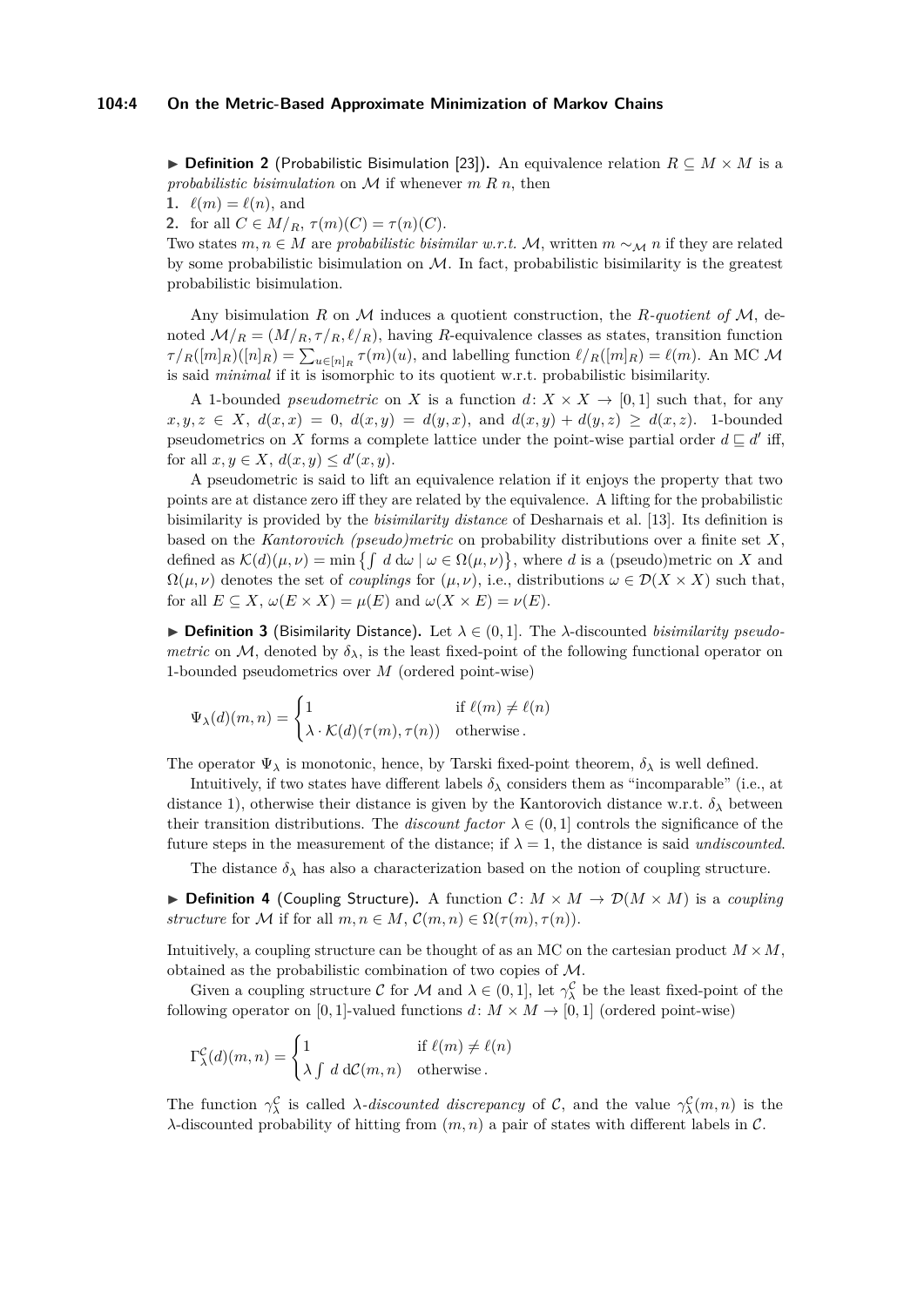<span id="page-4-2"></span>▶ **Theorem 5** (Minimal coupling criterion [\[10\]](#page-12-4)). *For arbitrary MCs M and discount factors*  $\lambda \in (0, 1], \ \delta_{\lambda} = \min \{ \gamma_{\lambda}^{\mathcal{C}} \mid \mathcal{C} \ \text{coupling structure for } \mathcal{M} \}.$ 

Usually, MCs are associated with an initial state to be thought of as their initial configurations. In the rest of the paper when we talk about the distance between two MCs, written  $\delta_{\lambda}(M,N)$ , we implicitly refer to the distance between their initial states computed over the disjoint union of their MCs.

# **3 The Closest Bounded Approximant Problem**

In this section we introduce the *Closest Bounded Approximant* problem w.r.t. *δ<sup>λ</sup>* (CBA-*λ*), and give a characterization of it as a bilinear optimization problem.

**▶ Definition 6** (Closest Bounded Approximant). Let  $k \in \mathbb{N}$  and  $\lambda \in (0, 1]$ . The *closest bounded approximant problem* w.r.t.  $\delta_{\lambda}$  for an MC M is the problem of finding an MC N with at most *k* states minimizing  $\delta_{\lambda}(\mathcal{M}, \mathcal{N})$ .

Clearly, when  $k$  is greater than or equal to the number of bisimilarity classes of  $M$ , an optimal solution of  $CBA-\lambda$  is the bisimilarity quotient. Therefore, without loss of generality, we will assume  $1 \leq k < |M|$  and M to be minimal. Note that, under these assumptions M must have at least two nodes with different labels.

Let  $MC(k)$  denote the set of MCs with at most k states and  $MC_A(k)$  its restriction to those using only labels in  $A \subseteq L$ . Using this notation, the optimization problem CBA- $\lambda$  on the instance  $\langle \mathcal{M}, k \rangle$  can be reformulated as finding an MC  $\mathcal{N}^*$  such that

<span id="page-4-0"></span>
$$
\delta_{\lambda}(\mathcal{M}, \mathcal{N}^*) = \min \left\{ \delta_{\lambda}(\mathcal{M}, \mathcal{N}) \mid \mathcal{N} \in \mathrm{MC}(k) \right\},\tag{1}
$$

In general, it is not obvious that for arbitrary instances  $\langle M, k \rangle$  a minimum in [\(1\)](#page-4-0) exists. At the end of the section, we will show that such a minimum always exists (Corollary [9\)](#page-5-0).

A useful property of CBA-*λ* is that an optimal solution can be found among the MCs using labels from the given MC.

<span id="page-4-1"></span> $▶$  **Lemma 7** (Meaningful labels). Let M be an MC. Then, for any  $\mathcal{N}' \in \text{MC}(k)$  there exists  $\mathcal{N} \in \mathrm{MC}_{L(\mathcal{M})}(k)$  *such that*  $\delta_{\lambda}(\mathcal{M}, \mathcal{N}) \leq \delta_{\lambda}(\mathcal{M}, \mathcal{N}').$ 

In the following, fix  $\langle M, k \rangle$  as instance of CBA- $\lambda$ , let  $m_0 \in M$  be the initial state of M. By Lemma [7,](#page-4-1) Theorem [5](#page-4-2) and Tarski fixed-point theorem

$$
\inf \{ \delta_{\lambda}(\mathcal{M}, \mathcal{N}) \mid \mathcal{N} \in \mathrm{MC}(k) \} =
$$
\n(2)

$$
= \inf \left\{ \gamma_{\lambda}^{\mathcal{C}}(\mathcal{M}, \mathcal{N}) \mid \mathcal{N} \in \mathrm{MC}_{L(\mathcal{M})}(k) \text{ and } \mathcal{C} \in \Omega(\mathcal{M}, \mathcal{N}) \right\}
$$
(3)

<span id="page-4-4"></span>
$$
= \inf \left\{ d(\mathcal{M}, \mathcal{N}) \mid \mathcal{N} \in \mathrm{MC}_{L(\mathcal{M})}(k), \, \mathcal{C} \in \Omega(\mathcal{M}, \mathcal{N}), \, \text{and} \, \Gamma_{\lambda}^{\mathcal{C}}(d) \sqsubseteq d \right\},\tag{4}
$$

where  $\Omega(\mathcal{M}, \mathcal{N})$  denotes the set of all coupling structures for the disjoint union of M and  $\mathcal N$ . This simple change in perspective yields a translation of the problem of computing the optimal value of  $CBA-\lambda$  to the bilinear program in Figure [1.](#page-5-1)

In our encoding,  $N = \{n_0, \ldots, n_{k-1}\}\$  are the states of an arbitrary  $\mathcal{N} = (N, \theta, \alpha) \in \mathrm{MC}(k)$ and  $n_0$  is the initial one. The variable  $\theta_{n,v}$  is used to encode the transition probability  $\theta(n)(v)$ . Hence, a feasible solution satisfying  $(9-11)$  $(9-11)$  will have the variable  $c_{u,v}^{m,n}$  representing the value  $\mathcal{C}(m,n)(u,v)$  for a coupling structure  $\mathcal{C} \in \Omega(\mathcal{M},\mathcal{N})$ . An assignment for the variables  $\alpha_{n,l}$ satisfying [\(7](#page-5-4)[–8\)](#page-5-5) encodes (uniquely) a labeling function  $\alpha: N \to L(\mathcal{M})$  satisfying the following property:

<span id="page-4-3"></span>for all 
$$
n \in N, l \in L(\mathcal{M})
$$
  $\alpha_{n,l} = 1$  iff  $\alpha(n) = l$ . (12)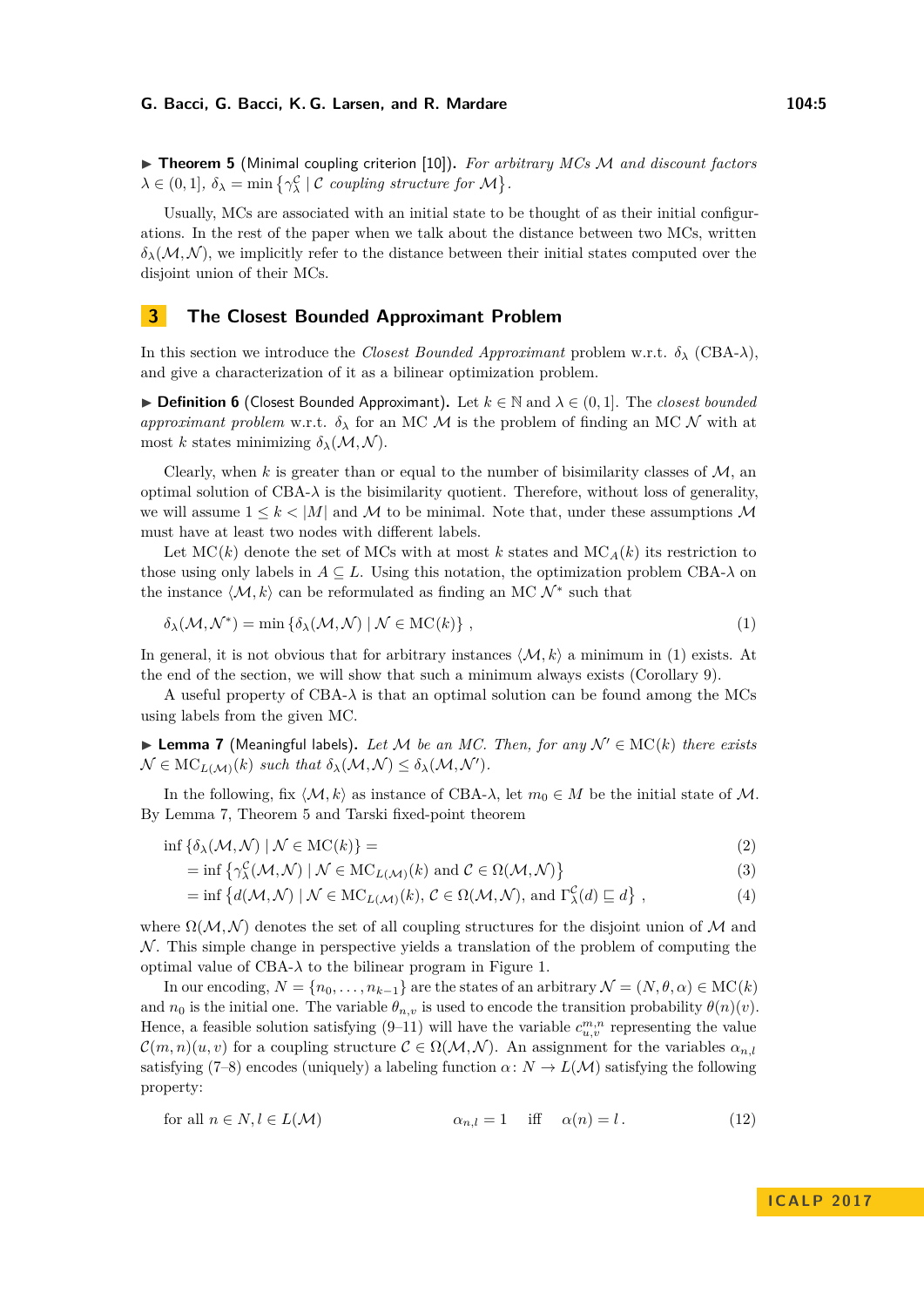<span id="page-5-7"></span><span id="page-5-6"></span><span id="page-5-5"></span><span id="page-5-4"></span><span id="page-5-3"></span><span id="page-5-2"></span><span id="page-5-1"></span>

| mimimize $d_{m_0,n_0}$ |                                                                                        |                                                      |      |
|------------------------|----------------------------------------------------------------------------------------|------------------------------------------------------|------|
|                        | such that $\lambda \sum_{(u,v)\in M\times N} c_{u,v}^{m,n} \cdot d_{u,v} \leq d_{m,n}$ | $m \in M, n \in N$                                   | (5)  |
|                        | $1-\alpha_{n,l} \leq d_{m,n} \leq 1$                                                   | $n \in N, l \in L(\mathcal{M}), \ell(m) \neq l$      | (6)  |
|                        | $\alpha_{n,l} \cdot \alpha_{n,l'} = 0$                                                 | $n \in N$ , $l, l' \in L(\mathcal{M})$ , $l \neq l'$ | (7)  |
|                        | $\sum_{l\in L(\mathcal{M})}\alpha_{n,l}=1$                                             | $n \in N$                                            | (8)  |
|                        | $\sum_{v \in N} c_{u,v}^{m,n} = \tau(m)(u)$                                            | $m, u \in M, n \in N$                                | (9)  |
|                        | $\sum_{u \in M} c_{u,v}^{m,n} = \theta_{n,v}$                                          | $m \in M$ , $n, v \in N$                             | (10) |
|                        | $c_{u,v}^{m,n} \geq 0$                                                                 | $m, u \in M, n, v \in N$                             | (11) |
|                        |                                                                                        |                                                      |      |

**Figure 1** Characterization of CBA-*λ* as a bilinear optimization problem.

The constraint [\(7\)](#page-5-4) models the fact that each node  $n \in N$  is assigned to at most one label  $l \in L(\mathcal{M})$ , and the constraint [\(8\)](#page-5-5) ensures that each node is assigned to at least one label. Conversely, any labeling  $\alpha: N \to L(M)$  admits an assignment of the variables  $\alpha_{n,l}$  that satisfy  $(7-8)$  $(7-8)$  and  $(12)$ . Finally, an assignment for the variables  $d_{m,n}$  satisfying the constraints [\(5–](#page-5-6)[6\)](#page-5-7) represents a prefix point of  $\Gamma^{\mathcal{C}}_{\lambda}$ . Note that [\(6\)](#page-5-7) guarantees that  $d_{m,n} = 1$  whenever  $\alpha(n) \neq \ell(m)$  – indeed, by [\(7\)](#page-5-4),  $\alpha_{n,l} = 0$  iff  $\alpha(n) \neq \ell(m)$ .

Let  $F_{\lambda}(\mathcal{M}, k)$  denote the bilinear optimization problem in Figure [1.](#page-5-1) Directly from the arguments stated above we obtain the following result.

<span id="page-5-8"></span>**► Theorem 8.** inf { $\delta_{\lambda}(M,N) \mid N \in \text{MC}(k)$ } *is the optimal value of*  $F_{\lambda}(M,k)$ *.* 

<span id="page-5-0"></span>I **Corollary 9.** *Any instance of CBA-λ admits an optimal solution.*

**Proof.** Let *h* be the number of variables in  $F_{\lambda} \langle M, k \rangle$ . The constraints [\(6–](#page-5-7)[11\)](#page-5-3) describe a compact subset of  $\mathbb{R}^h$  – it is an intersection of closed sets bounded by  $[0,1]^h$ . The objective function of  $F_{\lambda}\langle\mathcal{M},k\rangle$  is linear, hence the infimum is attained by a feasible solution. The thesis follows by Theorem [8.](#page-5-8)

The following example shows that even by starting with a MC with rational transition probabilities, optimal solutions for CBA-*λ* may have irrational transition probabilities.

<span id="page-5-9"></span>**Example 10.** Consider the MC M depicted below, with initial state  $m_0$  and labeling represented by colors. An optimal solution of CBA-1 on  $\langle \mathcal{M}, 3 \rangle$  is the MC  $\mathcal{N}_{xy}$  depicted below, with initial state  $n_0$  and parameters  $x = \frac{1}{30} (10 + \sqrt{163})$ ,  $y = \frac{21}{100}$ .



Since the distance  $\delta_1(\mathcal{M}, \mathcal{N}_{xy}) = \frac{436}{675} - \frac{163\sqrt{163}}{13500} \approx 0.49$  is irrational, by [\[10,](#page-12-4) Proposition 13], any optimal solution must have some irrational transition probability.

Next we show that the above is indeed an optimal solution. Assume by contradiction that  $\mathcal{N}^* \nsim \mathcal{N}_{xy}$  is an optimal solution. By Lemma [7,](#page-4-1) we can assume  $L(\mathcal{N}^*) \subseteq L(\mathcal{M})$ . If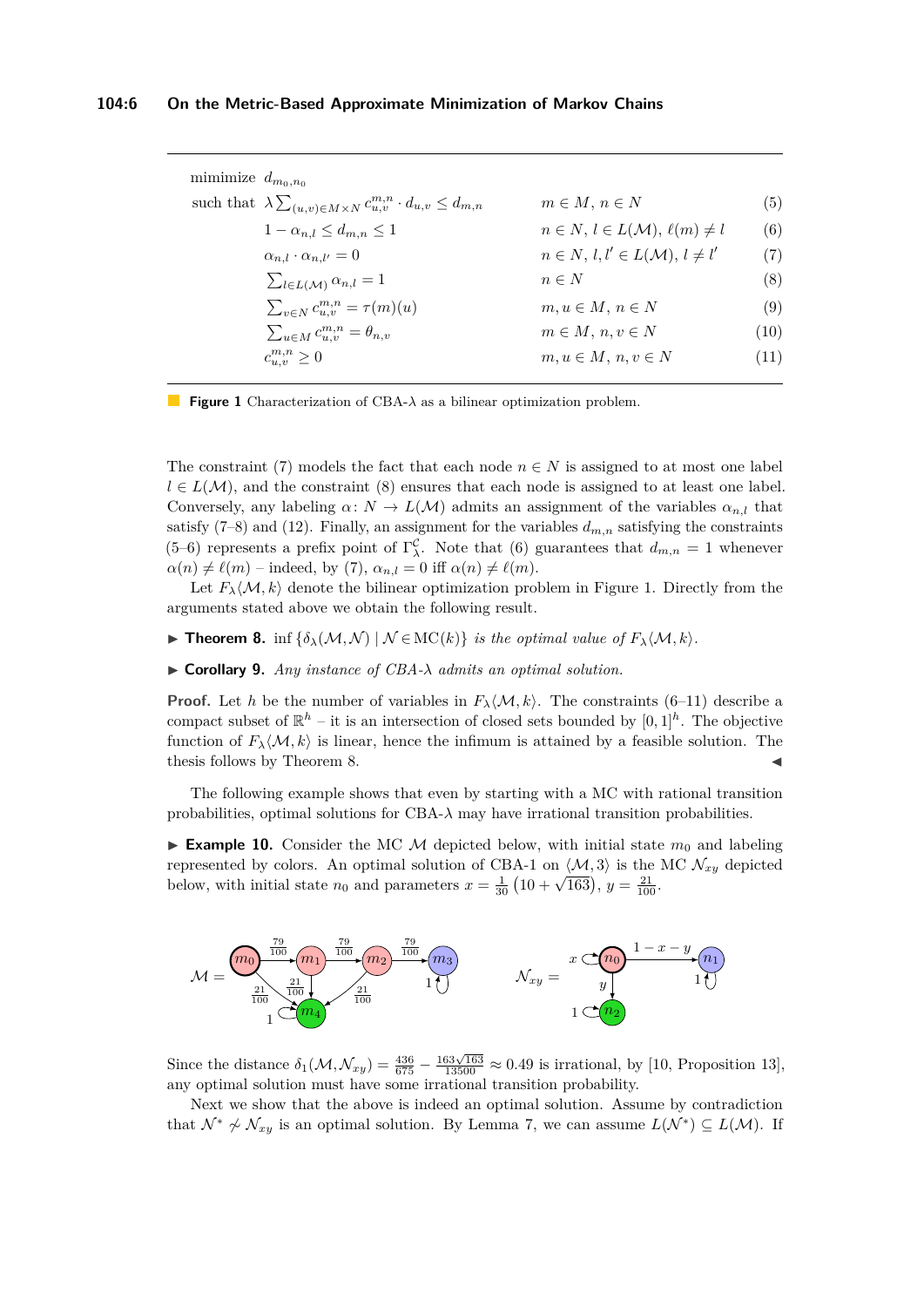$L(\mathcal{N}^*) = L(\mathcal{M})$ , then  $\delta_1(\mathcal{M}, \mathcal{N}^*) = \min \{\delta_1(\mathcal{M}, \mathcal{N}_{zy}) \mid z \in [0, 1 - y]\}$  since one can show that for any  $y' \neq y$  and  $z'$ , there exists  $z \in [0, 1 - y]$ , such that  $\delta_1(\mathcal{M}, \mathcal{N}_{zy}) \leq \delta_1(\mathcal{M}, \mathcal{N}_{z'y'})$ .  $\delta_1(\mathcal{M}, \mathcal{N}_{zy})$  is analytically solved by  $z^3 - z^2 - \frac{21}{100}z - \frac{79}{100}$  and its minimum value is achieved  $\alpha_1(\mathcal{M}, \mathcal{N}_{zy})$  is analytically solved by  $z^2 - z^2 - \frac{1}{100}z^2 - \frac{1}{100}$  and its minimum value is achieved at  $z = \frac{1}{30}(10 + \sqrt{163})$ . This contradicts  $\mathcal{N}^* \nsim \mathcal{N}_{xy}$ . Assume  $L(\mathcal{N}^*) \subsetneq L(\mathcal{M})$ . By [\[10,](#page-12-4) Corollary 11, for any measurable set  $A \subseteq L^{\omega}$ ,  $\delta_1(\mathcal{M}, \mathcal{N}^*) \geq |\mathbb{P}_{\mathcal{M}}(A) - \mathbb{P}_{\mathcal{N}^*}(A)|$ , where  $\mathbb{P}_{\mathcal{N}}(A)$ denotes the probability that a run of  $\mathcal N$  is in *A*. If  $\ell(m_0) \notin L(\mathcal N^*)$ , we have that  $\delta_1(\mathcal M,\mathcal N^*) \geq$  $|\mathbb{P}_\mathcal{M}(\ell(m_0)L^\omega) - \mathbb{P}_{\mathcal{N}^*}(\ell(m_0)L^\omega)| = \mathbb{P}_\mathcal{M}(\ell(m_0)L^\omega) = 1 > \delta_1(\mathcal{M}, \mathcal{N}_{xy})$ . Analogously, if  $\ell(m_3) \notin L(\mathcal{N}^*)$  we have  $\delta_1(\mathcal{M}, \mathcal{N}^*) \geq \mathbb{P}_{\mathcal{M}}(L^*\ell(m_3)L^{\omega}) = \left(\frac{79}{100}\right)^3 > \delta_1(\mathcal{M}, \mathcal{N}_{xy})$ . Finally, if  $\ell(m_4) \notin L(\mathcal{N}^*), \ \delta_1(\mathcal{M}, \mathcal{N}^*) \geq \mathbb{P}_{\mathcal{M}}(L^*\ell(m_4)L^{\omega}) = \frac{21}{100} \sum_{i=0}^2 \left(\frac{79}{100}\right)^i > \delta_1(\mathcal{M}, \mathcal{N}_{xy}).$ 

# **4 The Bounded Approximant Threshold Problem**

The *Bounded Approximant problem* w.r.t.  $\delta_{\lambda}$  (BA- $\lambda$ ) is the threshold decision problem of CBA- $\lambda$ , that, given MC M, integer  $k > 1$ , and rational  $\epsilon > 0$ , asks whether there exists  $\mathcal{N} \in \mathrm{MC}(k)$  such that  $\delta_{\lambda}(\mathcal{M}, \mathcal{N}) \leq \epsilon$ .

From the characterization of CBA- $\lambda$  as a bilinear optimization problem (Theorem [8\)](#page-5-8) we immediately get the following complexity upper-bound for BA-*λ*.

**► Theorem 11.** *For any*  $\lambda \in (0,1]$ *, BA-* $\lambda$  *is in PSPACE.* 

**Proof.** By Theorem [8,](#page-5-8) deciding an instance  $\langle M, k, \epsilon \rangle$  of BA- $\lambda$  can be encoded as a decision problem for the existential theory of the reals, namely, checking the feasibility of the constraints [\(6](#page-5-7)[–11\)](#page-5-3) in conjunction with  $d_{m_0,n_0} \leq \epsilon$ . The encoding is polynomial in the size of  $\langle \mathcal{M}, k, \epsilon \rangle$ , thus it can be solved in PSPACE (*cf.* Canny [\[9\]](#page-12-9)).

In the rest of the section we provide a complexity lower-bound for  $BA-\lambda$ , by showing that  $BA-\lambda$  is NP-hard via a reduction from VERTEX COVER. Recall that, a vertex cover of an undirected graph *G* is a subset *C* of vertices such that every edge in *G* has at least one endpoint in  $C$ . Given a graph  $G$  and a positive integer  $h$ , the VERTEX COVER problem asks if *G* has a cover of size at most *h*.

Before presenting the reduction we establish structural properties for an optimal solution of CBA- $\lambda$  in the case the given MC has injective labeling (i.e., no two distinct states with the same label). Specifically, we show that an optimal solution for an instance  $\langle M, k \rangle$  of CBA- $\lambda$  can be found among MCs with injective labeling into  $L(\mathcal{M})$ .

<span id="page-6-2"></span>**► Lemma 12.** *If* M has injective labeling, there exists  $N \in \text{MC}_{L(M)}(k)$  *with injective labeling that minimizes the distance*  $\delta_{\lambda}(M, N)$ *.* 

<span id="page-6-0"></span>**Lemma 13.** For all  $m \in M$  and  $n \in N$ ,  $\delta_{\lambda}(m, n) \geq \lambda \cdot \tau(m)(\{u \in M \mid \ell(u) \notin L(\mathcal{N})\})$ .

Note that Lemma [13](#page-6-0) provides a lower-bound on the optimal distance between  $\mathcal M$  and any  $\mathcal{N} \in \mathrm{MC}(k)$ . This lower-bound will be useful in the proof of the following result.

<span id="page-6-1"></span>▶ **Theorem 14.** *For any*  $\lambda \in (0,1]$ *, BA-* $\lambda$  *is NP-hard.* 

**Proof.** We provide a polynomial-time many-one reduction from VERTEX COVER.

Let  $\langle G = (V, E), h \rangle$  be an instance of VERTEX COVER and let  $e = |E|$ . Without loss of generality we assume  $e \geq 2$  and  $k < n$ . From G we construct the MC  $\mathcal{M}_G = (M, \tau, \ell)$  as follows. The set of states *M* is given as the union of *V* and *E* to which we add two extra states: a root *r* (thought of as the initial state) and a sink *s*. Each node of  $\mathcal{M}_G$  is associated with a unique label (i.e.,  $\ell$  is injective). The sink state *s* and all  $v \in V$  loop to themselves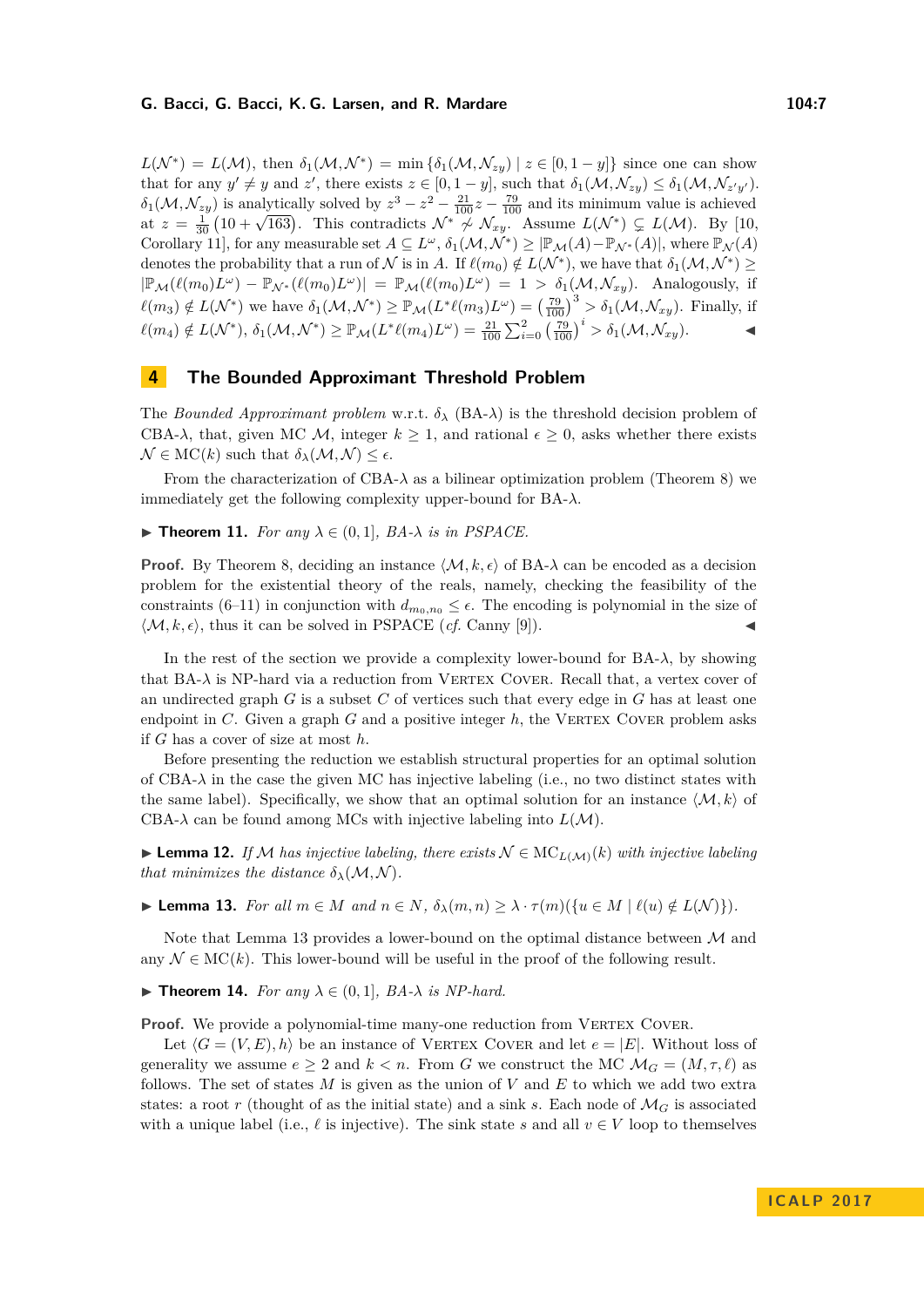<span id="page-7-0"></span>

**Figure 2** (Left) An undirected graph *G*; (Center) The MC M*<sup>G</sup>* associated to the graph *G*; (Right) The MC  $\mathcal{M}_C$  associated to the vertex cover  $C = \{2, 3\}$  of *G*. (see Thm. [14\)](#page-6-1).

with probability 1. All the other states go with probability  $1 - \frac{1}{e}$  to the sink state *s*. The rest of their transition probability mass is assigned as follows. The root *r* goes with probability  $\frac{1}{e^2}$ to each  $a \in E$ , and all  $(u, v) \in E$  go with probability  $\frac{1}{2e}$  to their endpoints  $u, v$ . An example of construction for  $\mathcal{M}_G$  is given in Figure [2.](#page-7-0) Next we show that

$$
\langle G, h \rangle \in \text{VERTEX Cover} \qquad \qquad \text{iff} \qquad \langle \mathcal{M}_G, e + h + 2, \frac{\lambda^2}{2e^2} \rangle \in \text{BA-}\lambda \, .
$$

(⇒) Let *C* be a *h*-vertex cover of *G*. Construct  $\mathcal{M}_C$  ∈ MC( $e + h + 2$ ) by taking a copy of  $\mathcal{M}_G$ , removing all states in  $V \setminus C$ , and redirecting the exceeding transition probability to the sink state *s* (an example is shown in Figure [2\)](#page-7-0). Next we show that  $\delta_{\lambda}(\mathcal{M}_G, \mathcal{M}_C) \leq \frac{\lambda^2}{2c^2}$  $\frac{\lambda^2}{2e^2}$ . For convenience, the states in  $\mathcal{M}_C$  will be marked with a bar. By construction of  $\mathcal{M}_\mathcal{G}, \mathcal{M}_C$ , for each  $a \in E$ ,  $\delta_{\lambda}(a, \overline{a}) \leq \frac{\lambda}{2e}$ . Thus,  $\delta_{\lambda}(\mathcal{M}_G, \mathcal{M}_C) = \delta_{\lambda}(r, \overline{r}) = \frac{\lambda}{e^2} \sum_{a \in E} \delta_{\lambda}(a, \overline{a}) \leq \frac{\lambda^2}{2e^2}$  $\frac{\lambda^2}{2e^2}$ .

 $(\Leftarrow)$  By contradiction, assume there exists  $\mathcal{N} = (N, \theta, \alpha) \in \mathrm{MC}(e + h + 2)$  such that  $\delta_{\lambda}(\mathcal{M}_G, \mathcal{N}) \leq \frac{\lambda^2}{2e^2}$  $\frac{\lambda^2}{2e^2}$  but no vertex cover of *G* of size *h*. Since  $\ell$  is injective, by Lemma [12](#page-6-2) we can assume  $\alpha$  to be injective and  $L(\mathcal{N}) \subseteq L(\mathcal{M}_G)$ . We consider three cases separately:

Case:  $\ell(s) \notin L(\mathcal{N})$ . By Lemma [13](#page-6-0) and the fact that  $e > 1$  and  $\lambda \in (0,1]$ , we get the following contradiction:  $\delta_{\lambda}(\mathcal{M}_G, \mathcal{N}) = \delta_{\lambda}(r, n_0) \geq \lambda \cdot \tau(r)(s) = \frac{\lambda(e-1)}{e} > \frac{\lambda^2}{2e^s}$  $\frac{\lambda^2}{2e^2}$ .

Case:  $\ell((u, v)) \notin L(\mathcal{N})$ , for some  $(u, v) \in E$ . By Lemma [13](#page-6-0) and the fact that  $\lambda \in (0, 1]$ and  $e > 1$ , leading to the contradiction  $\delta_{\lambda}(\mathcal{M}_G, \mathcal{N}) = \delta_{\lambda}(r, n_0) \geq \lambda \cdot \tau(r)((u, v)) = \frac{\lambda}{e^2} > \frac{\lambda^2}{2e^2}$  $\frac{\lambda^2}{2e^2}$ .

Case:  $\ell(s) \in L(\mathcal{N})$  and  $\{\ell((u, v)) \mid (u, v) \in E\} \subseteq L(\mathcal{N})$ . Let  $N' \subseteq N$  be the states with labels in  $\{\ell(u) | u \in V\}$ . By the structural hypothesis assumed on N, we have  $|N'| \leq h$ . For each  $(u, v) \in E$ , two possible cases apply: if  $\alpha(n) \in \{\ell(u), \ell(v)\}\)$ , for some  $n \in N'$ , then  $\delta_{\lambda}((u, v), (u, v)) \geq \frac{\lambda}{2e}$ ; otherwise  $\delta_{\lambda}((u, v), (u, v)) \geq \frac{\lambda}{e} > \frac{\lambda}{2e}$ . By hypothesis, there is no vertex cover of size *h*, hence there is at least one edge  $(u, v) \in E$  for which the second case applies. Therefore,  $\delta_{\lambda}(\mathcal{M}_G,\mathcal{N})=\delta_{\lambda}(r,n_0)=\frac{\lambda}{e^2}\sum_{(u,v)\in E}\delta_{\lambda}((u,v),\overline{(u,v)})>\frac{\lambda}{e^2}\cdot e\cdot \frac{\lambda}{2e}=\frac{\lambda^2}{2e^2}$  $\frac{\lambda^2}{2e^2}$ .

The instance  $\langle \mathcal{M}_G, e+h+2, \frac{\lambda^2}{2e^2} \rangle$  $\frac{\lambda^2}{2e^2}$  of BA- $\lambda$  can be constructed in polynomial time in the size of  $\langle G, h \rangle$ . Thus, since VERTEX COVER is NP-hard, so is BA- $\lambda$ .

## **5 Minimum Significant Approximant Bound**

Recall that, two MCs are at distance 1 from each other when there is no significant similarity between their behaviors. Thus an MC N is said to be a *significant approximant* for the MC  $\mathcal{M}$  w.r.t.  $\delta_{\lambda}$  if  $\delta_{\lambda}(\mathcal{M}, \mathcal{N}) < 1$ .

Given an MC M, the *Minimum Significant Approximant Bound* problem w.r.t. *δ<sup>λ</sup>* (MSAB- $\lambda$ ) looks for the smallest *k* such that  $\delta_{\lambda}(\mathcal{M}, \mathcal{N}) < 1$ , for some  $\mathcal{N} \in \mathrm{MC}(k)$ . The decision version of this problem is called *Significant Bounded Approximant problem* w.r.t. *δ<sup>λ</sup>*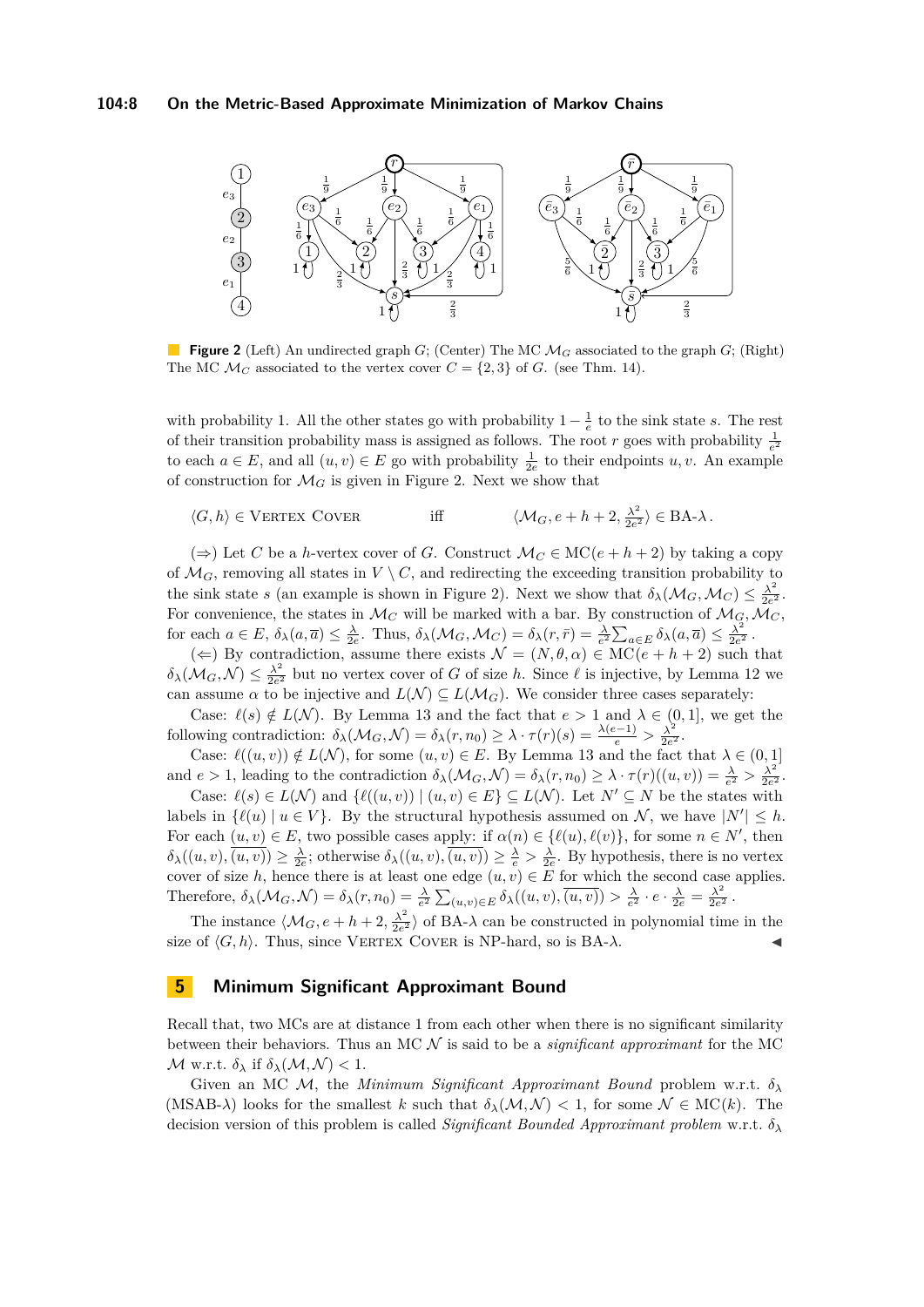<span id="page-8-2"></span>

**Figure 3** (Left) The MC M*<sup>G</sup>* associated to the graph *G* in Figure [2](#page-7-0) and (right) an MC N associated to the vertex cover  $C = \{1, 2\}$  of *G* such that  $\delta_1(\mathcal{M}_G, \mathcal{N}) < 1$  (cf. Theorem [16\)](#page-8-0).

 $(SBA-\lambda)$ , and asks whether, for a given positive integer *k*, there exists  $\mathcal{N} \in \mathrm{MC}(k)$  such that  $\delta_{\lambda}(\mathcal{M}, \mathcal{N}) < 1$ .

When the discount factor  $\lambda < 1$ , the two problems above turn out to be trivial. Indeed,  $\delta_{\lambda}(M,N) \leq \lambda$  when the initial states of M and N have the same label. On the contrary, in the case the distance is undiscounted  $(\lambda = 1)$ , these problems are NP-complete. Before presenting the result, we provide the following technical lemma.

<span id="page-8-1"></span> $\blacktriangleright$  **Lemma 15.** Let M be a MC (assumed to be minimal) with initial state  $m_0$  and  $G(\mathcal{M})$  its *underlying directed graph. Then,*  $\langle \mathcal{M}, k \rangle \in \text{SBA-1}$  *iff there exists a bottom strongly connected component (SCC)*  $G' = (V, E)$  *in*  $G(\mathcal{M})$  *and a path*  $m_0 \dots m_h$  *in*  $G(\mathcal{M})$  *such that*  $m_h \in V$ and  $|\{\ell(m_i) \mid i < h, \nexists a path v_i \dots v_{h-1} m_h \text{ in } G' \text{ s.t. } \forall i \leq j < h. \ell(m_j) = \ell(v_j)\}| + |V| \leq k$ .

## <span id="page-8-0"></span>▶ **Theorem 16.** *SBA-1 is NP-complete.*

**Proof.** The membership in NP is easily proved by using the characterization in Lemma [15](#page-8-1) and exploiting Tarjan's algorithm for generating bottom SCCs. As for the NP-hardness, we provide a polynomial-time many-one reduction from VERTEX COVER. Let  $G = (V, E)$  be a graph with  $E = \{e_1, \ldots, e_n\}$ . We construct the MC  $\mathcal{M}_G$  as follows. The set of states is given by the set of edges *E* along with two states  $e_i^1$  and  $e_i^2$ , for each edge  $e_i \in E$ , representing the two endpoints of  $e_i$  and an extra sink state  $e_0$ . The initial state is  $e_n$ . The transition probabilities are given as follows. The sink state  $e_0$  loops with probability 1 to itself. Each edge  $e_i \in E$  goes with probability  $\frac{1}{2}$  to  $e_i^1$  and  $e_i^2$ , respectively. For  $1 \le i \le n$ , the states  $e_i^1$  and  $e_i^2$  go with probability 1 to the state  $e_{i-1}$ . The edge states and the sink state are labelled by pairwise distinct labels, while the endpoints states  $e_i^1$  and  $e_i^2$  are labelled by the node in *V* they represent. An example of construction for  $\mathcal{M}_G$  is shown in Figure [3.](#page-8-2)

Next we show the following equivalence:

<span id="page-8-3"></span>
$$
\langle G, h \rangle \in \text{VERTEX Cover} \qquad \qquad \text{iff} \qquad \langle \mathcal{M}_G, h + n + 1 \rangle \in \text{SBA-1} \qquad (13)
$$

By construction,  $\mathcal{M}_G$  is minimal and its underlying graph  $H$  has a unique bottom strongly connected component, namely the self-loop in  $e_0$ . Each path  $p = e_n \rightarrow e_0$  in *H* passes through all edge states, and the set of labels of the endpoint states in *p* is a vertex cover of *G*. Since  $e_0, \ldots, e_n$  have pairwise distinct labels, we have that *G* has a vertex cover of size at most *h* iff there exists a path in *H* from  $e_n$  to  $e_0$  that has at most  $n + 1 + h$  different labels. Thus,  $(13)$  follows by Lemma [15.](#page-8-1)

# **6 An Expectation Maximization-like Heuristic**

In this section we describe an approximation algorithm for determining suboptimal solutions of CBA- $\lambda$  for an arbitrary instance  $\langle \mathcal{M}, k \rangle$ .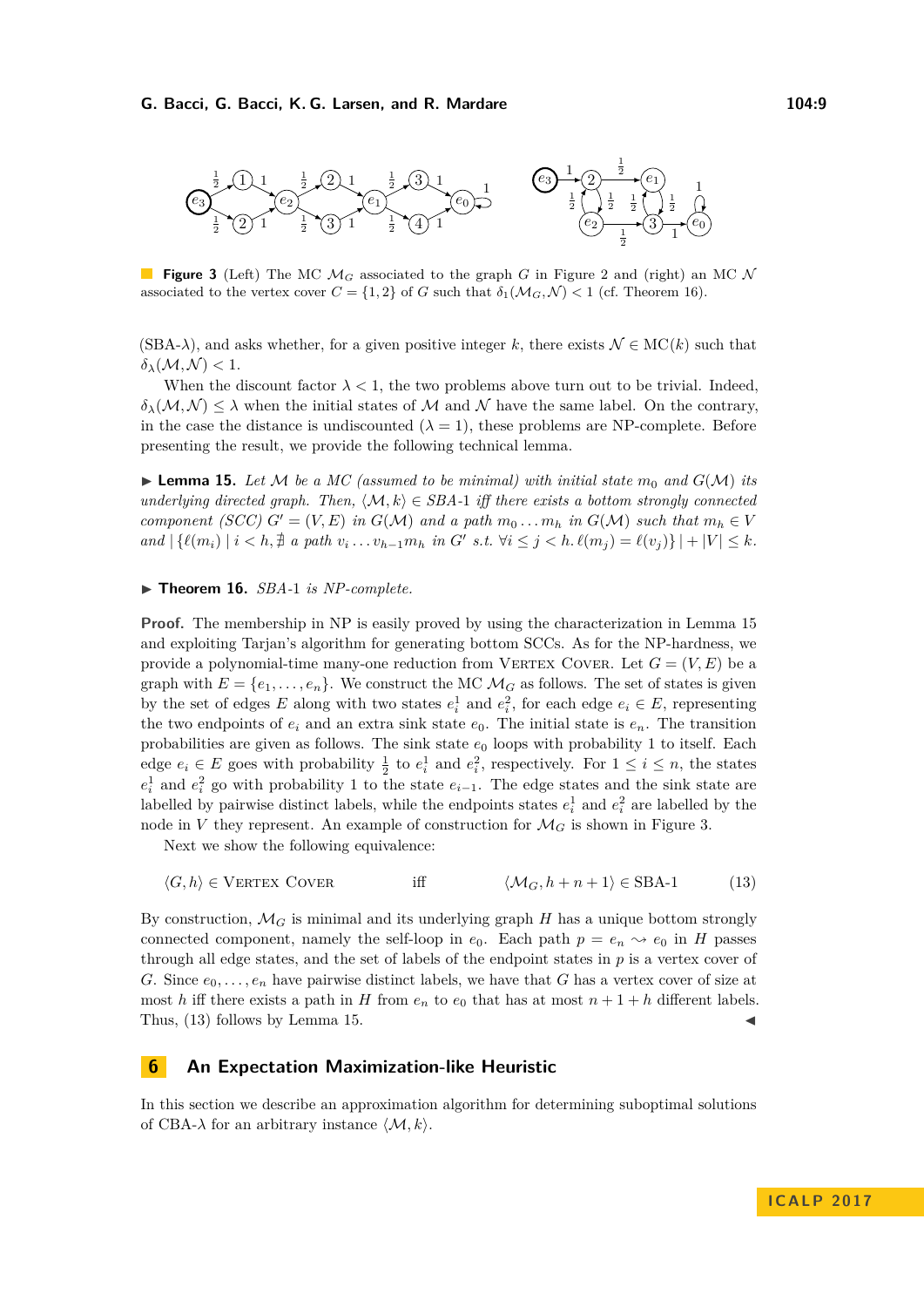<span id="page-9-2"></span><span id="page-9-1"></span>**Algorithm 1** Approximate Minimization – Expectation Maximization-like heuristic **Input:**  $\mathcal{M} = (M, \tau, \ell), \mathcal{N}_0 = (N, \theta_0, \alpha), \text{ and } h \in \mathbb{N}.$ 1.  $i \leftarrow 0$ 2. **repeat** 3.  $i \leftarrow i + 1$ 4. compute  $C \in \Omega(\mathcal{M}, \mathcal{N}_{i-1})$  such that  $\delta_{\lambda}(\mathcal{M}, \mathcal{N}_{i-1}) = \gamma_{\lambda}^{\mathcal{C}}(\mathcal{M}, \mathcal{N}_{i-1})$ 5.  $\theta_i \leftarrow \text{UPDATETRANSITION}(\theta_{i-1}, \mathcal{C})$ 6.  $\mathcal{N}_i \leftarrow (N, \theta_i, \alpha)$ 7. **until**  $\delta_{\lambda}(\mathcal{M}, \mathcal{N}_i) > \delta_{\lambda}(\mathcal{M}, \mathcal{N}_{i-1})$  or  $i \geq h$ 8. **return**  $\mathcal{N}_{i-1}$ 

<span id="page-9-0"></span>Given an initial approximant  $\mathcal{N}_0 \in \mathrm{MC}(k)$ , the algorithm produces a sequence of MCs  $\mathcal{N}_0, \mathcal{N}_1, \ldots$  in MC(k) having successively decreased distance from M. We defer until later a discussion of how the initial MC  $\mathcal{N}_0$  is chosen. The procedure is described in Algorithm [1.](#page-9-0)

The intuitive idea of the algorithm is to iteratively update the initial MC by assigning relatively greater probability to transitions that are most representative of the behavior of the MC  $\mathcal{M}$  w.r.t.  $\delta_{\lambda}$ . The procedure stops when the last iteration has not yield an improved approximant w.r.t. the preceding one. The input also includes a parameter  $h \in \mathbb{N}$  that bounds the number of iterations.

The rest of the section explains two heuristics for implementing the UPDATETRANSITION function invoked at line [5.](#page-9-1) This function shall return the transition probabilities for the successive approximant (see line [6\)](#page-9-2).

Define  $\beta_{\lambda}^{\mathcal{C}}$  to be the least fixed-point of the following functional operator on 1-bounded real-valued functions  $d: M \times N \to [0,1]$  (ordered point-wise):

$$
B_{\lambda}^{\mathcal{C}}(d)(m,n) = \begin{cases} 1 & \text{if } \gamma_{\lambda}^{\mathcal{C}}(m,n) = 0 \\ 0 & \text{if } \ell(m) \neq \alpha(n) \\ (1-\lambda) + \lambda \int_{M \times N} d \, d\mathcal{C}(m,n) & \text{otherwise.} \end{cases}
$$

By Theorem [5,](#page-4-2) the relation  $R_{\mathcal{C}} = \{(m, n) \mid \gamma_{\lambda}^{\mathcal{C}}(m, n) = 0\}$  is easily shown to be a bisimulation, specifically, the greatest bisimulation induced by  $C$ .

Define  $\mathcal{C}_{\lambda}$  as the MC obtained by augmenting C with an 'sink' state  $\bot$  to which any other state moves with probability  $(1 - \lambda)$ . Intuitively, the value  $\beta_{\lambda}^{\mathcal{C}}(m, n)$  can be interpreted as the reachability probability in  $C_{\lambda}$  of either hitting the sink state or a pair of bisimilar states in  $R_c$  along a path formed only by pairs of states with identical labels starting from  $(m, n)$ .

<span id="page-9-3"></span>► **Lemma 17.** *For all*  $m \in M$  *and*  $n \in N$ *,*  $\beta_{\lambda}^{\mathcal{C}}(m, n) = 1 - \gamma_{\lambda}^{\mathcal{C}}(m, n)$ *.* 

From equation [\(3\)](#page-4-4) and Lemma [17,](#page-9-3) we can turn the problem CBA- $\lambda$  as

<span id="page-9-4"></span>
$$
\operatorname{argmax} \left\{ \beta_{\lambda}^{\mathcal{C}}(\mathcal{M}, \mathcal{N}) \mid \mathcal{N} \in \operatorname{MC}_{L(\mathcal{M})}(k), \, \mathcal{C} \in \Omega(\mathcal{M}, \mathcal{N}) \right\} \,. \tag{14}
$$

Equation [\(14\)](#page-9-4) says that a solution of CBA- $\lambda$  is the right marginal of a coupling structure C such that  $\mathcal{C}_{\lambda}$  maximizes the probability of generating paths with prefix in  $\cong^*(R_{\mathcal{C}} \cup \bot)$ starting from the pair  $(m_0, n_0)$  of initial states<sup>[1](#page-9-5)</sup>, where  $\cong$  = { $(m, n) \notin R_c$  |  $\ell(m) = \alpha(n)$ }.

In the rest of the section we assume  $\mathcal{N}_{i-1} \in \mathrm{MC}(k)$  to be the current approximant with associated coupling structure  $\mathcal{C} \in \Omega(\mathcal{M}, \mathcal{N}_{i-1})$  as in line 4 in Algorithm [1.](#page-9-0)

<span id="page-9-5"></span><sup>1</sup> We borrowed notation from regular expressions, such as union, concatenation, and Kleene star, to express the set of finite paths  $\cong$ <sup>\*</sup> $R_{\mathcal{C}}$  as a language over the alphabet *M* × *N*.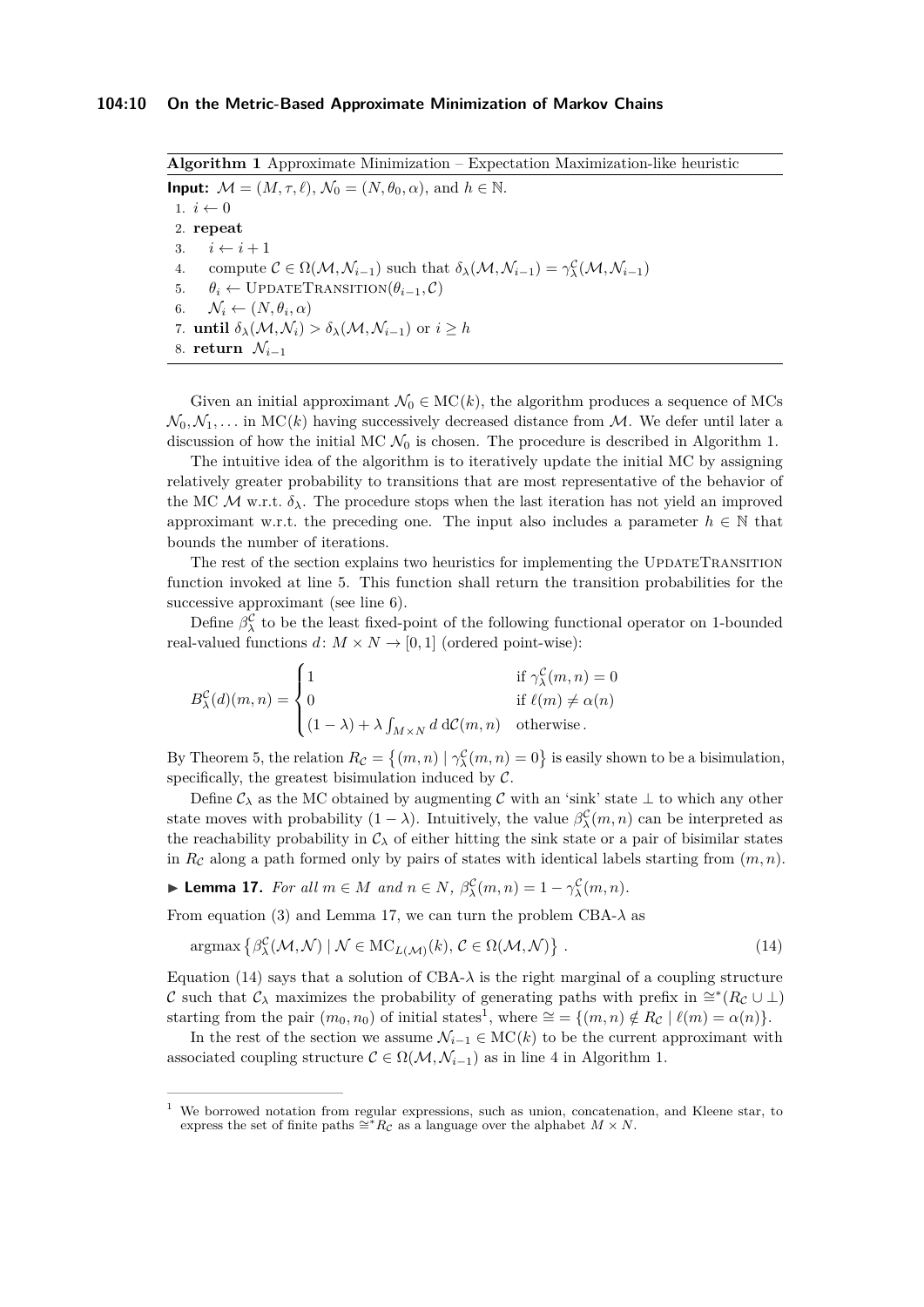**The "Averaged Marginal" Heuristic.** The first heuristic is inspired by the Expectation Maximization (EM) algorithm described in [\[7\]](#page-12-6). The idea is to count the expected number of occurrences of the transitions in C in the set of paths  $\cong$ <sup>\*</sup> $R_{\mathcal{C}}$  and, in accordance with [\(14\)](#page-9-4), updating  $C$  by increasing the probability of the transitions that were contributing the most.

For each  $m, u \in M$  and  $n, v \in N$  let  $Z_{u,v}^{m,n}$ :  $(M \times N)^{\omega} \to \mathbb{N}$  be the random variable that counts the number of occurrences of the edge  $((m, n)(u, v))$  in a prefix in  $\cong^*(R_{\mathcal{C}} \cup \bot)$  of the given path. We denote by  $\mathbf{E}[Z_{u,v}^{m,n}|\mathcal{C}]$  the expected value of  $Z_{u,v}^{m,n}$  w.r.t. the probability distribution induced by  $C_\lambda$ . Using these values we define the optimization problem EM $\langle N, C \rangle$ :

<span id="page-10-0"></span>maximize 
$$
\sum_{m,u \in M} \sum_{n,v \in N} \mathbf{E}[Z_{u,v}^{m,n} | \mathcal{C}] \cdot \ln(c_{u,v}^{m,n})
$$
  
\nsuch that  $\sum_{v \in N} c_{u,v}^{m,n} = \tau(m)(u)$   $m, u \in M, n \in N$  (15)  
\n $\sum_{u \in M} c_{u,v}^{m,n} = \theta_{n,v}$   $m \in M, n, v \in N$  (16)  
\n $c_{u,v}^{m,n} \ge 0$ 

A solution of  $EM\langle N, C \rangle$  can be used to improve a pair  $\langle N, C \rangle$  in the sense of [\(14\)](#page-9-4).

**Findmark 18.** *If*  $\beta_{\lambda}^{\mathcal{C}}(\mathcal{M}, \mathcal{N}) > 0$ , then an optimal solution for  $EM(\mathcal{N}, \mathcal{C})$  describes an MC  $\mathcal{N}' \in \mathrm{MC}(k)$  and a coupling structure  $\mathcal{C}' \in \Omega(\mathcal{M}, \mathcal{N}')$  such that  $\beta_{\lambda}^{\mathcal{C}'}(\mathcal{M}, \mathcal{N}') \geq \beta_{\lambda}^{\mathcal{C}}(\mathcal{M}, \mathcal{N})$ .

Unfortunately,  $EM\langle N, C \rangle$  does not have an easy analytic solution and turns out to be inefficiently solved by nonlinear optimization methods. On the contrary, the relaxed optimization problem obtained by dropping the constraints [\(16\)](#page-10-0) has a simple analytic solution, and the first heuristic at line [5,](#page-9-1) updates  $\theta_i$  as follows<sup>[2](#page-10-1)</sup>

$$
c_{u,v}^{m,n} = \frac{\tau(m)(n) \cdot \mathbf{E}[Z_{u,v}^{m,n} | \mathcal{C}]}{\sum_{x \in N} \mathbf{E}[Z_{u,x}^{m,n} | \mathcal{C}]} , \quad \theta_i(n)(v) = \begin{cases} \theta_{i-1}(n)(v) & \text{if } \exists m \in M. n \ R_{\mathcal{C}} \ m \\ \frac{\sum_{m,u \in M} c_{u,v}^{m,n}}{\sum_{x \in N} \sum_{m,u \in M} c_{u,x}^{m,n}} & \text{otherwise} \end{cases}
$$

Note that, the  $c_{u,v}^{m,n}$  above may not describe a coupling structure. Nevertheless we recover the transition probability  $\theta_i$ , from it by averaging the right marginals.

**The "Averaged Expectations" Heuristic.** In contrast to the previous case, the second heuristic will update  $\theta_i$  by directly averaging the expected values of  $Z_{u,v}^{m,n}$  as follows

$$
\theta_i(n)(v) = \begin{cases} \theta_{i-1}(n)(v) & \text{if } \exists m \in M. n \ R_{\mathcal{C}} \ m \\ \frac{\sum_{m,u \in M} \mathbf{E}[Z_{u,v}^{m,n} | \mathcal{C}]}{\sum_{x \in N} \sum_{m,u \in M} \mathbf{E}[Z_{u,x}^{m,n} | \mathcal{C}]} & \text{otherwise.} \end{cases}
$$

**Computing the Expected Values.** We compute  $\mathbf{E}[Z_{u,v}^{m,n}|\mathcal{C}]$  using a variant of the *forwardbackward* algorithm for hidden Markov models. Let  $Z^{m,n}$ :  $(M \times N)^{\omega} \to \mathbb{N}$  be the random variable that counts the number of occurrences of the pair  $(m, n)$  in a prefix in  $\cong^*(R_{\mathcal{C}} \cup \bot)$ of the path. We compute the expected value of  $Z^{m,n}$  w.r.t. the probability induced by  $\mathcal{C}_{\lambda}$  as the solution  $z_{m,n}$  of the following system of equations

$$
z_{m,n} = \begin{cases} 0 & \text{if } m \not\cong n \\ \iota(m,n) + \lambda \sum_{u,v} (z_{u,v} + 1) \cdot \mathcal{C}(u,v)(m,n) & \text{otherwise,} \end{cases}
$$

where *ι* denotes the characteristic function for  $\{(m_0, n_0)\}$ . Then, the expected value of  $Z_{u,v}^{m,n}$ w.r.t. the probability induced by  $\mathcal{C}_{\lambda}$  is given by  $\mathbf{E}[Z_{u,v}^{m,n}|\mathcal{C}] = \lambda \cdot z_{m,n} \cdot \mathcal{C}(m,n)(u,v) \cdot \beta_{\lambda}^{\mathcal{C}}(u,v)$ .

<span id="page-10-1"></span><sup>&</sup>lt;sup>2</sup> By abusing the notation, whenever the nominator is 0, we consider entire expression equal to 0, regardless of any division by 0. The same convention is used implicitly in the rest of the section.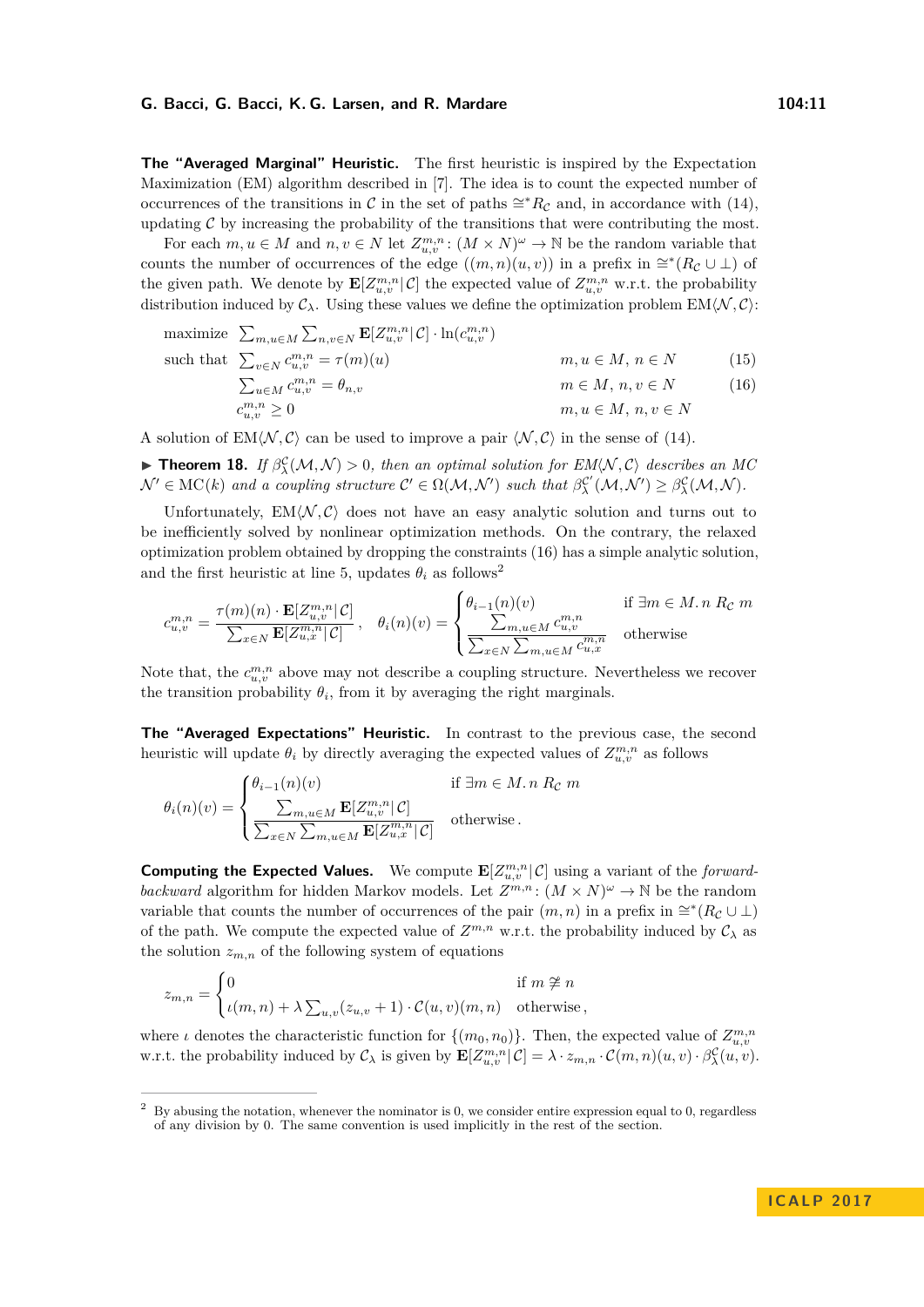## **104:12 On the Metric-Based Approximate Minimization of Markov Chains**

| Case         | M               | $\boldsymbol{k}$ |                          | $\lambda = 1$             |                |       |                          | $\lambda = 0.8$           |                |       |
|--------------|-----------------|------------------|--------------------------|---------------------------|----------------|-------|--------------------------|---------------------------|----------------|-------|
|              |                 |                  | $\delta_{\lambda}$ -init | $\delta_{\lambda}$ -final | h              | time  | $\delta_{\lambda}$ -init | $\delta_{\lambda}$ -final | h              | time  |
| IPv4<br>(AM) | 53              | $\overline{5}$   | 0.856                    | 0.062                     | 3              | 25.7  | 0.667                    | 0.029                     | 3              | 25.9  |
|              | 103             | 5                | 0.923                    | 0.067                     | 3              | 116.3 | 0.734                    | 0.035                     | 3              | 116.5 |
|              | $\overline{53}$ | 6                | 0.757                    | 0.030                     | 3              | 39.4  | 0.544                    | 0.011                     | 3              | 39.4  |
|              | 103             | 6                | 0.837                    | 0.032                     | 3              | 183.7 | 0.624                    | 0.017                     | 3              | 182.7 |
| IPv4         | 53              | $\mathbf{5}$     | 0.856                    | 0.110                     | $\overline{2}$ | 14.2  | 0.667                    | 0.049                     | 3              | 21.8  |
|              | 103             | 5                | 0.923                    | 0.110                     | $\overline{2}$ | 67.1  | 0.734                    | 0.049                     | 3              | 100.4 |
| (AE)         | 53              | 6                | 0.757                    | 0.072                     | $\overline{2}$ | 21.8  | 0.544                    | 0.019                     | 3              | 33.0  |
|              | 103             | 6                | 0.837                    | 0.072                     | $\overline{2}$ | 105.9 | 0.624                    | 0.019                     | 3              | 159.5 |
| DrkW<br>(AM) | 39              |                  | 0.565                    | 0.466                     | 14             | 259.3 | 0.432                    | 0.323                     | 14             | 252.8 |
|              | 49              | 7                | 0.568                    | 0.460                     | 14             | 453.7 | 0.433                    | 0.322                     | 14             | 420.5 |
|              | 59              | 8                | 0.646                    |                           | -              | TO    | 0.423                    |                           |                | TO    |
| DrkW         | 39              | 7                | 0.565                    | 0.435                     | 11             | 156.6 | 0.432                    | 0.321                     | $\overline{2}$ | 28.6  |
| (AE)         | 49              | 7                | 0.568                    | 0.434                     | 10             | 247.7 | 0.433                    | 0.316                     | $\overline{2}$ | 46.2  |
|              | 59              | 8                | 0.646                    | 0.435                     | 10             | 588.9 | 0.423                    | 0.309                     | 2              | 115.7 |

<span id="page-11-0"></span>**Table [1](#page-9-0)** Comparison of the performance of Algorithm 1 on the IPv4 zeroconf protocol and the classic Drunkard's Walk w.r.t. the heuristics AM and AE.

**Choosing the initial approximant.** Similarly to EM algorithms, the choice of the initial approximant  $\mathcal{N}_0$  may have a significant effect on the quality of the solution. For the labeling of the states, one should follow Lemma [7.](#page-4-1) As for the choice of the underlying structure one shall be guided by Lemma [15.](#page-8-1) However, due to Theorem [14,](#page-6-1) it seems unlikely to have generic good strategies for a starting approximant candidate. Nevertheless, good selections for the transition probabilities may be suggested by looking at the problem instance.

**Experimental Results** Table [1](#page-11-0) shows the results of some tests<sup>[3](#page-11-1)</sup> on Algorithm [1.](#page-9-0) run on a number of instances  $\langle M, k \rangle$  of increasing size, where M is the bisimilarity quotient of either the IPv4 protocol [\[5,](#page-12-10) Ex.10.5] or the drunkard's walk, parametric on the number of states  $|M|$ . As initial approximant we use a suitably small instance of the same model. Each row reports the distance to the original model respectively from  $\mathcal{N}_0$  and  $\mathcal{N}_h$ , where *h* is the total number of iterations; and execution time (in seconds). We compare the two heuristics, averaged marginals (AM) and averaged expectation (AE), on the same initial approximant.

The results obtained on the IPv4 protocol show significant improvements between the initial and the returned approximant. Notably, these are obtained in very few iterations. On this model, AM gives approximants of better quality compared with those obtained using AE; however AE seems to be slightly faster than AM. On the drunkard's walk model, the two heuristics exhibit opposite results w.r.t. the previous experiment: AE provides the best solutions with fewer iterations and significantly lower execution times.

## **7 Conclusions and Future Work**

To the best of our knowledge, this is the first paper addressing the complexity of the *optimal* approximate minimization of MCs w.r.t. a behavioral metric semantics. Even though for a good evaluation of our heuristics more tests are needed, the current results seem promising. Moreover, in the light of [\[10,](#page-12-4) [3\]](#page-12-11), relating the probabilistic bisimilarity distance to the LTLmodel checking problem as  $\delta_1(\mathcal{M}, \mathcal{N}) \geq |\mathbb{P}_{\mathcal{M}}(\varphi) - \mathbb{P}_{\mathcal{N}}(\varphi)|$ , for all  $\varphi \in \text{LTL}$ , our results might be used to lead saving in the overall model checking time. A deeper study of this topic

<span id="page-11-1"></span><sup>&</sup>lt;sup>3</sup> The tests are done on a prototype implementation coded in Mathematica<sup>®</sup> ([http://people.cs.aau.](http://people.cs.aau.dk/giovbacci/tools.html) [dk/giovbacci/tools.html](http://people.cs.aau.dk/giovbacci/tools.html)) running on an Intel Core-i5 2.5GHz with 8GB of DDR3 RAM 1600MHz.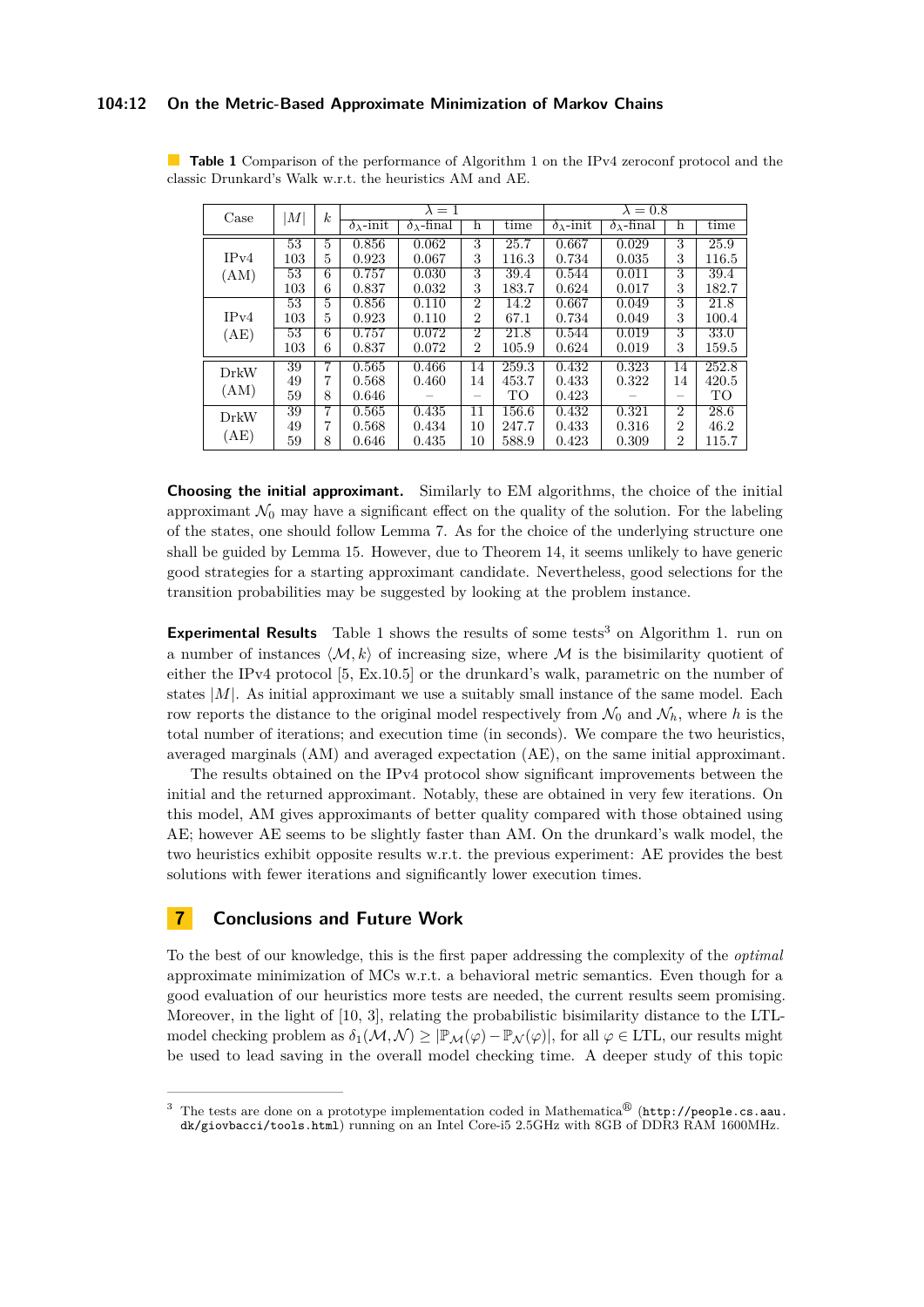will be the focus of future work. We close with an interesting open problem. Membership of BA- $\lambda$  in NP is left open. However, by arguments analogous to [\[11,](#page-12-12) [14\]](#page-12-13) and leveraging on the ideas that made us produce the MC in Example [10,](#page-5-9) we suspect that  $BA-\lambda$  is hard for the square-root-sum problem. The latter is known to be NP-hard and in PSPACE, but membership in NP has been open since 1976. Allender et al. [\[1\]](#page-12-14) showed that it can be decided in the 4th level of the counting hierarchy, thus it is unlikely its PSPACE-completeness.

#### **References**

- <span id="page-12-14"></span>**1** Eric Allender, Peter B urgisser, Johan Kjeldgaard-Pedersen, and Peter Bro Miltersen. On the complexity of numerical analysis. *SIAM Journal on Computing*, 38(5):1987–2006, 2009. [doi:10.1137/070697926](http://dx.doi.org/10.1137/070697926).
- <span id="page-12-1"></span>**2** Rajeev Alur, Costas Courcoubetis, Nicolas Halbwachs, David L. Dill, and Howard Wong-Toi. Minimization of timed transition systems. In *CONCUR*, volume 630 of *Lecture Notes in Computer Science*, pages 340–354. Springer, 1992. [doi:10.1007/BFb0084802](http://dx.doi.org/10.1007/BFb0084802).
- <span id="page-12-11"></span>**3** Giorgio Bacci, Giovanni Bacci, Kim G. Larsen, and Radu Mardare. Converging from Branching to Linear Metrics on Markov Chains. In *ICTAC*, volume 9399 of *LNCS*, pages 349–367. Springer, 2015. [doi:10.1007/978-3-319-25150-9\\_21](http://dx.doi.org/10.1007/978-3-319-25150-9_21).
- <span id="page-12-0"></span>**4** Christel Baier. Polynomial time algorithms for testing probabilistic bisimulation and simulation. In *CAV*, volume 1102 of *Lecture Notes in Computer Science*, pages 50–61. Springer, 1996. [doi:10.1007/3-540-61474-5\\_57](http://dx.doi.org/10.1007/3-540-61474-5_57).
- <span id="page-12-10"></span>**5** Christel Baier and Joost-Pieter Katoen. *Principles of Model Checking*. MIT Press, 2008.
- <span id="page-12-7"></span>**6** Borja Balle, Prakash Panangaden, and Doina Precup. A canonical form for weighted automata and applications to approximate minimization. In *LICS*, pages 701–712. IEEE Computer Society, 2015. [doi:10.1109/LICS.2015.70](http://dx.doi.org/10.1109/LICS.2015.70).
- <span id="page-12-6"></span>**7** Michael Benedikt, Rastislav Lenhardt, and James Worrell. LTL Model Checking of Interval Markov Chains. In *TACAS*, volume 7795 of *Lecture Notes in Computer Science*, pages 32– 46. Springer, 2013. [doi:10.1007/978-3-642-36742-7\\_3](http://dx.doi.org/10.1007/978-3-642-36742-7_3).
- <span id="page-12-2"></span>**8** Stefan Blom and Simona Orzan. A distributed algorithm for strong bisimulation reduction of state spaces. *International Journal on Software Tools for Technology Transfer*, 7(1):74– 86, 2005. [doi:10.1007/s10009-004-0159-4](http://dx.doi.org/10.1007/s10009-004-0159-4).
- <span id="page-12-9"></span>**9** John F. Canny. Some Algebraic and Geometric Computations in PSPACE. In *Proceedings of the 20th Annual ACM Symposium on Theory of Computing (STOC'88)*, pages 460–467. ACM, 1988. [doi:10.1145/62212.62257](http://dx.doi.org/10.1145/62212.62257).
- <span id="page-12-4"></span>**10** Di Chen, Franck van Breugel, and James Worrell. On the Complexity of Computing Probabilistic Bisimilarity. In *FoSSaCS*, volume 7213 of *LNCS*, pages 437–451. Springer, 2012. [doi:10.1007/978-3-642-28729-9\\_29](http://dx.doi.org/10.1007/978-3-642-28729-9_29).
- <span id="page-12-12"></span>**11** Taolue Chen and Stefan Kiefer. On the Total Variation Distance of Labelled Markov Chains. In *CSL-LICS'14*, pages 33:1–33:10. ACM, 2014. [doi:10.1145/2603088.2603099](http://dx.doi.org/10.1145/2603088.2603099).
- <span id="page-12-3"></span>**12** Josee Desharnais, Vineet Gupta, Radha Jagadeesan, and Prakash Panangaden. Metrics for Labeled Markov Systems. In *CONCUR*, volume 1664 of *LNCS*, pages 258–273. Springer, 1999. [doi:10.1007/3-540-48320-9\\_19](http://dx.doi.org/10.1007/3-540-48320-9_19).
- <span id="page-12-8"></span>**13** Josee Desharnais, Vineet Gupta, Radha Jagadeesan, and Prakash Panangaden. Metrics for labelled Markov processes. *Theoretical Compututer Science*, 318(3):323–354, 2004. [doi:](http://dx.doi.org/10.1016/j.tcs.2003.09.013) [10.1016/j.tcs.2003.09.013](http://dx.doi.org/10.1016/j.tcs.2003.09.013).
- <span id="page-12-13"></span>**14** Kousha Etessami and Mihalis Yannakakis. Recursive Markov chains, stochastic grammars, and monotone systems of nonlinear equations. *J. ACM*,  $56(1):1:1-1:66$ , 2009. [doi:10.](http://dx.doi.org/10.1145/1462153.1462154) [1145/1462153.1462154](http://dx.doi.org/10.1145/1462153.1462154).
- <span id="page-12-5"></span>**15** Norm Ferns, Prakash Panangaden, and Doina Precup. Metrics for finite Markov Decision Processes. In *UAI*, pages 162–169. AUAI Press, 2004.